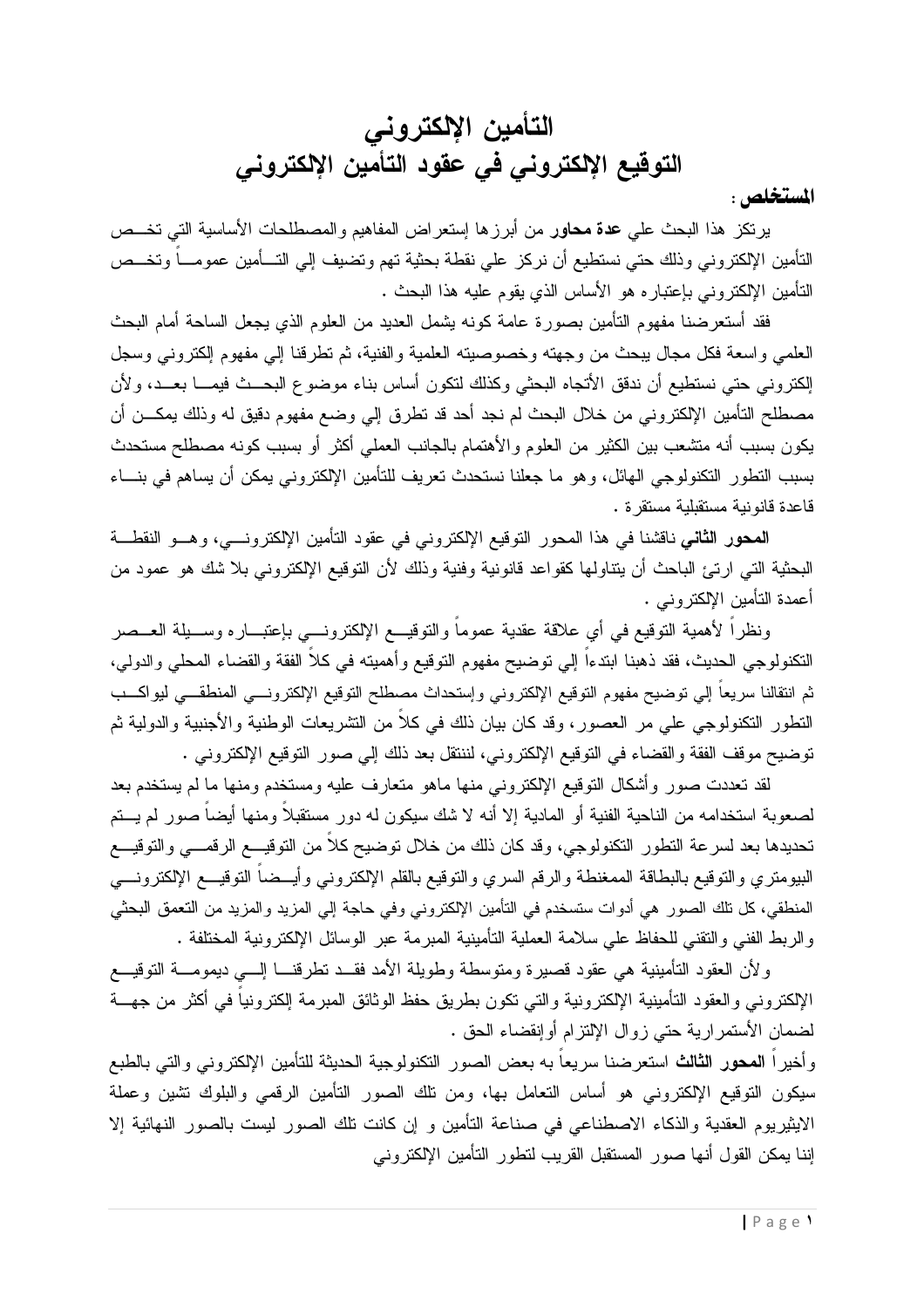مقدمة :

لا شك أن المفهوم الشمولي للتأمين الإلكتروني هو مفهوم واسع، حيث يشمل المفهوم العديد من العلوم المرتبطة بصناعة التأمين، ومن ثم فإن تدقيق المصطلح من حيث العلم المرتبط به يفتح الباب امامنا للبحث والنعمق عن كيفية إحكام الحوكمة العلمية للوصول إلى أفضل النتائج التي نواكب النطور النكنولوجي الهائل في عصرنا الحالي وايضاً في المستقبل للعلوم المرتبطه به.

والحقيقة أن ظهور التكنولوجيا الحديثة وتطبيقها في الاسواق المالية وبالأخص التأمين لا يمكن ان نقتصر علي الجانب النقني فقط، ولكن لابد أن يواكب ذلك النطور نطور في العلوم المصاحبه له، فعلي الجانب القانوني مثلاً لابد من وضع نصوص مفسرة وحاكمة حتي لا تصبح التكنولوجيا أداة لاصطياد الفريسة السهلة المستخدمة لنلك النكنولوجيا و التي نجهل نكوينها واستخدامها.

لذلك كانت الحاجة الى البحث إلى البحث عن القواعد القانونية التي تتعلق بالتأمين الإلكتروني باعتبار ها هي احد أعمدة صناعة التأمين .

وهنا رأي الباحث مناقشة التأمين الإلكتروني من نظرة قانونية دقيقة تخص جزء من أهم اجزاء العملية التأمينية وهو ا**لتوقيع** – والسؤال يطرح نفسة كيف يمكن أن يكون شكل التوقيع في (التأمين الالكترونـي) وماهي هي صـوره واشكالـه التـي يمكن أن يكون عليها وأهميته فـي ظل النطور المنسار ع والانجاه العالمي إلى اللامركزية في المعاملات البشرية .

في العصر الحديث تسار ع المشر عين في كثير من دول العالم لوضع قواعد قانونية تفسر وتحكم العلاقات العقدية التبي نتم عبر الوسائل الإلكترونية، وايضاً نطرقت الكثير من الدول في نشريعاتها البي النوفيع الإلكتروني باعتباره عمود من أعمدة أي علاقة عقدية وبدونه نتهار القيمة المادية لكيان نلك العلاقة .

لذا سنناقش في هذا البحث **(التوقيع الإلكتروني بصفته أحد أهم أعمدة التأمين الإلكتروني)** وسيكون ذلك في مبحث تمهيدي نوضح من خلاله مفهوم التأمين ومفهوم إلكتروني ومفهوم سجل الكتروني ومفهوم التأمين الإلكتروني، ثم مبحث اول نتطرف به الى شكل البحث في التأمين الإلكتروني والتوقيع الإلكتروني وعلاقته بصناعة التأمين وبه سنوضح مفهوم التوقيع ومفهوم التوقيع الإلكتروني في التشريعات الوطنية والاجنبية والدولية وصور النوقيع الإلكتروني، ثم مبحث ثان نستعرض به الصور النكنولوجية الحديثة والمستقبلية التي يكمن أن ندخل في صناعة التأمين ومنها التأمين الرقمي والبلوك نشين والايثيريوم ونكنولوجيا الذكاء الإلكتروني.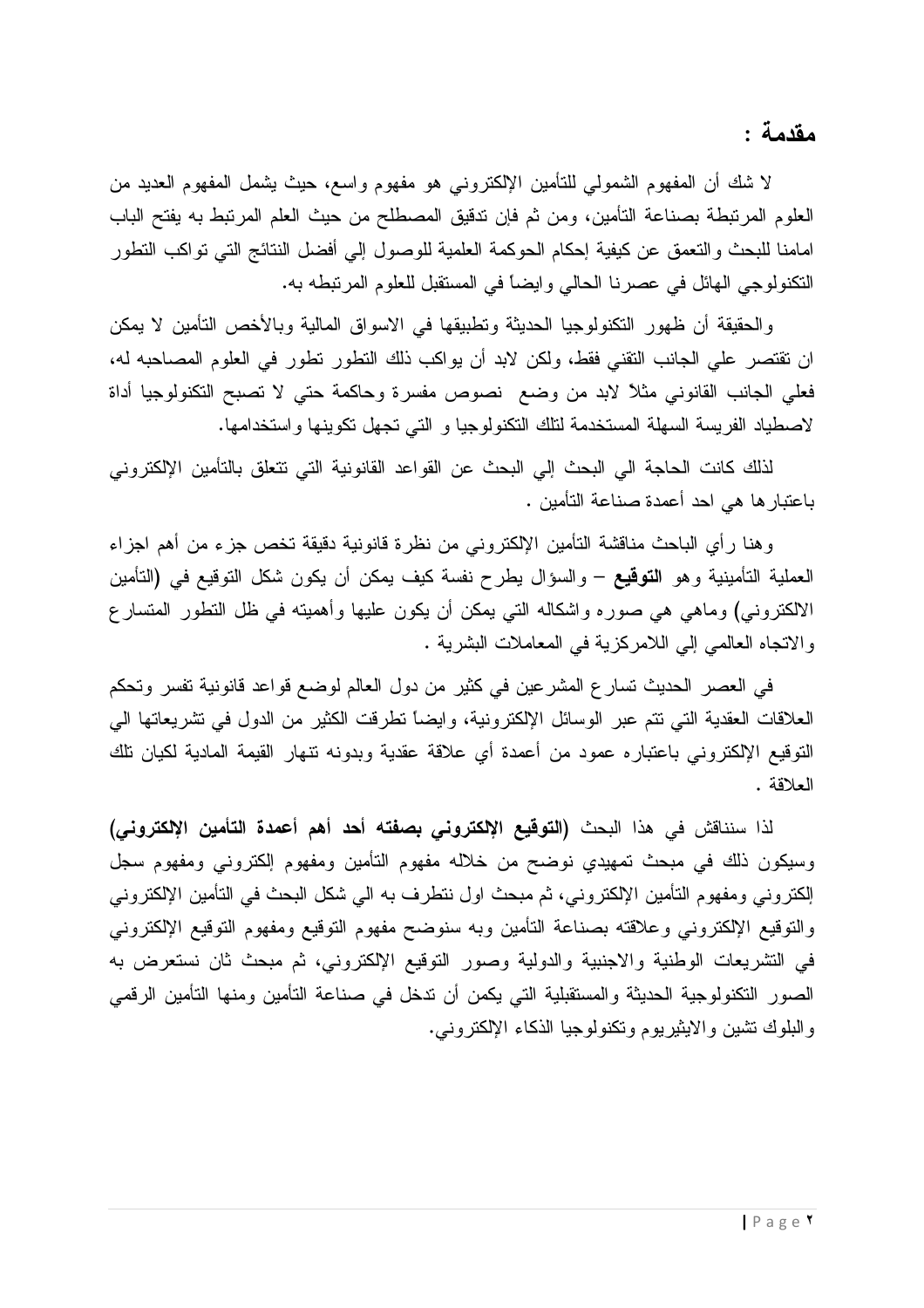# <u>المبحث الاول : مفاهيم خاصة بالتأمين الإلكتروني</u>

المطلب الاول : مفهوم التأمين :

اذا تحدثنا عن النامين فإننا بالطبع نتطرق الى علم الاقتصاد النطبيقى والعلـوم الاجتماعيــة والقانونية التي بدورها تهدف الى السعى لتقديم وتسهيل المزيد من الحلول للمشاكل التي تعترض حياة الافراد ، فاذا كان علم الاقتصاد يبحث عنصر الوفرة والاستخدام الامثل للموارد فعلمه التطبيقي بالنسبة لنشاط النامين يقوم على مبدا نعظيم المنافع للفرد والمجتمع ، والعلوم الاجتماعية التي تهــدف تجمـــع العديد من الافراد حول تقديم الدعم لبعضهم من الاخطار التي قد يتعرضون لها ، والعلوم القانونية هي التي نؤسس للعلاقة القانونية بين المؤمن والمؤمن له موضوعها الخطر المؤمن ضده وصورتها عقــد التامين ' .

فقد عرف الفقه التامين بأنه "عملية يحصل بمقتضاها أحد الطرفين وهو المستأمن ، نظير مقابل يدفعه وهو القسط، علي نعهد الطرف الاخر وهو المؤمن بدفع مبلغ لصالح المستأمن له أو للغير عند تحقق خطر معين، ويتحمل المؤمن على عاتقه مجموعة من المخاطر يجري المقاصة بينها وفقاً لقوانين الإحصاء "` وقد عرف الاستاذ الفرنسي هيمار التامين بانه عملية بموجبها يوعد طرف هو المؤمن عليه لقاء دفعه القسط ، بأنه يحصل هو أو غيره في حالة تحقق كارثة على اداء من طرف اخر هو المؤمن، الذي ياخذ على عاتقه مجموعة من الاخطار يجري المقاصة بينها طبقا لقوانين الاحصاء"

وقد عرف القانون المصري التأمين بأنه "عقد يلتزم المؤمن بمقتضاه أن يؤدي الى المؤمن له أو المستفيد الذي اشترط التأمين لصـالحه ، مبلغاً من المال أو ايراداً مرتباً لأو أي عوض مالي اخر في حالة وقوع الحادث او نحقق الخطر المبين بالعقد وذلك في نظير قسط أو أية دفعة مالية أخرى يؤديها المؤمن له للمؤمن"

ويمكن بيان المفهوم الفني للتامين وهو قيام المؤمن في صورة مشروع من مشروعات التامين بتغطية الخطر المحتمل من خلال التعاقد مع عدد كبير من المستامنين يتقاضى منهم اقساط معينة و يقوم المؤمن باستثمارها بطريقة احترافية ، ويكمن الجوهر هنا في التعاون المنظم بين مجموع المستامنين من خلال ما يدفعونه من اقساط لتحمل الخسارة التي قد يتحملها احدهم نتيجة تحقق الكارثة او الخطر المؤمن منه °.

<sup>3</sup> Voir lambert: faivre vonn, Droit des assurances, deuxieme edition, paris, Dalloz, 1977, no 12. <sup>4</sup> المادة ٧٤٧ من القانون المدني المصري .

5 محمد حسين منصور: المرجع السابق ، ص ١١.

<sup>1</sup> سامي عفيفي حاتم : التأمين الدولي – الدار المصرية اللبنانية – ص ٥١ .

<sup>&</sup>lt;sup>2</sup> محمد حسين منصور : أحكام التامين : دار الجامعة الجديدة للنشر — ص ، ١ .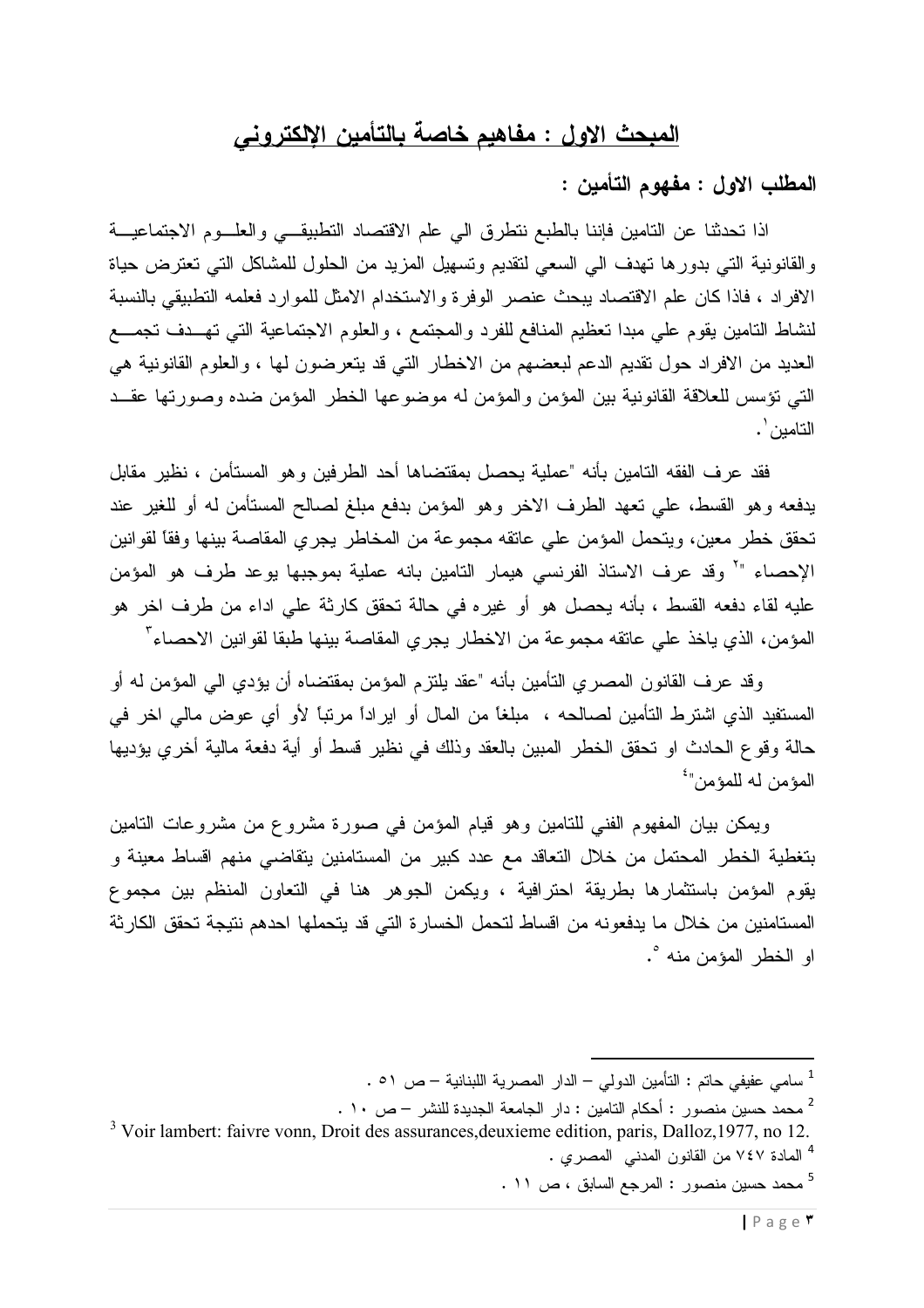## المطلب الثاني :– مفهوم إلكتروني وسجل إلكتروني :

وقبل النظرق الى مفهوم النأمين الالكتروني لابد ان نوضح مفهوم كلأ من الكتروني والسجل الالكتروني وهما من المفاهيم الهامة التي تدور حولها فكرة البحث لانه كلما اصبح المفهوم دقيق كلما يسر الينا الوصول الى النتائج .

فكما جاء بالمادة ٢-١٠١ من المؤتمر القومي لمفوضىي قانون الولايات الموحد ان كلمة الكتروني تعني "تقنية كهربية ، رقمية مغناطيسية بصرية ، الكترومغناطيسية او اي شكل اخر من اشكال التكنولوجيا يضم امكانيات مماثلة لتلك التقنيات" ، كما عرفت المادة ١٠٢–٨ من قانون الولايات الموحد السجل الالكتروني بانه "سجل ينشأ او يولد او يستقبل او ينقل بوسيلة الكترونية مثل جهاز كمبيوتر وبرامج كمبيوتر وتبادل البيانات الكترونيا او بالبريد الالكتروني او البريد الصوتي ، الفاكسميل ، التلكس النسخ عن بعد والمسح الضوئي والتقنيات المماثلة"` .

ويمكن تعريف السجل الالكتروني ايضاً بانه (رسالة المعلومات او العقد او القيد الذي يتم انشاؤه او نخزینه ونسخه و ارساله و تسلیمه بوسائل الکترونیة علی وسیط ملموس او ای وسیط اخر یکون قابل للتسليم بشكل آمن يمكن فهمه)^ ، فالسجل هنا هو اداة لتسجيل و حفظ المحررات الالكترونية للرجوع اليها لاضفاء حجية الاثبات .

#### المطلب الثالث : تعريف مقترح للتأمين الإلكتروني :

لا شك ان مصطلح التأمين الالكتروني هو جديد ومبتكر ليواكب التطور التكنولوجي السريع الذي يشهده العالم وبالاخص في مجال صناعة التأمين ، و بالبحث لم نجد تعريف واضح وصريح لذلك المصطلح فلم يهتم بتعريفه فقهاء وعلماء صناعة التامين وذلك يمكن ان يكون بسبب انه تعريف مستحدث جديد او بسبب الاهتمام بالنطرق الى الجانب العملي لندخل الادوات النكنولوجية الالكترونية الحديثة في نلك الصناعة والبحث عن كيفية الاستخدام الامثل لها واستغلالها في تطوير صناعة التامين.

إلا اننا لازلنا نبحث عن تعريف شامل جامع لذلك المصطلح حتى يمكن أن نؤسس عليه القواعد القانونية والفنية للأنظمة التأمينية التي يمكن ان تستخدم عن طريق الادوات الالكترونية الحديثة حتى بتحقق الأمان لأطر اف العملية التأمينية .

مشار اليه في / ممدوح المسلمي : المرجع السابق ص ٧١ . <sup>8</sup> اسامة عبدالعزيز : حجية التوقيع الالكتروني في الاثبات ، دار النهضة العربية ، ٢٠١٠ ، ص ٦٥ .

 $6$  Section 102 definition(6) electronic "means electrical, digital magnetic optical electromagnetic or any other form of technologies"

مشار اليه في / ممدوح المسلمي : مشكلات البيع الالكتروني عن طريق الانترنت في القانون المدني – در اسة مقارنة ، دار النهضة العربية ، ٢٠٠٠ ، ص ٧٠ .

 $\frac{7}{7}$  Electronic record "means a record created , stored generated , received , or communicated by electronic means such as computer equipment and programs electronic data interchange. electronic or voice mail facsimile, telex, telecopying, scanning and similar technologies"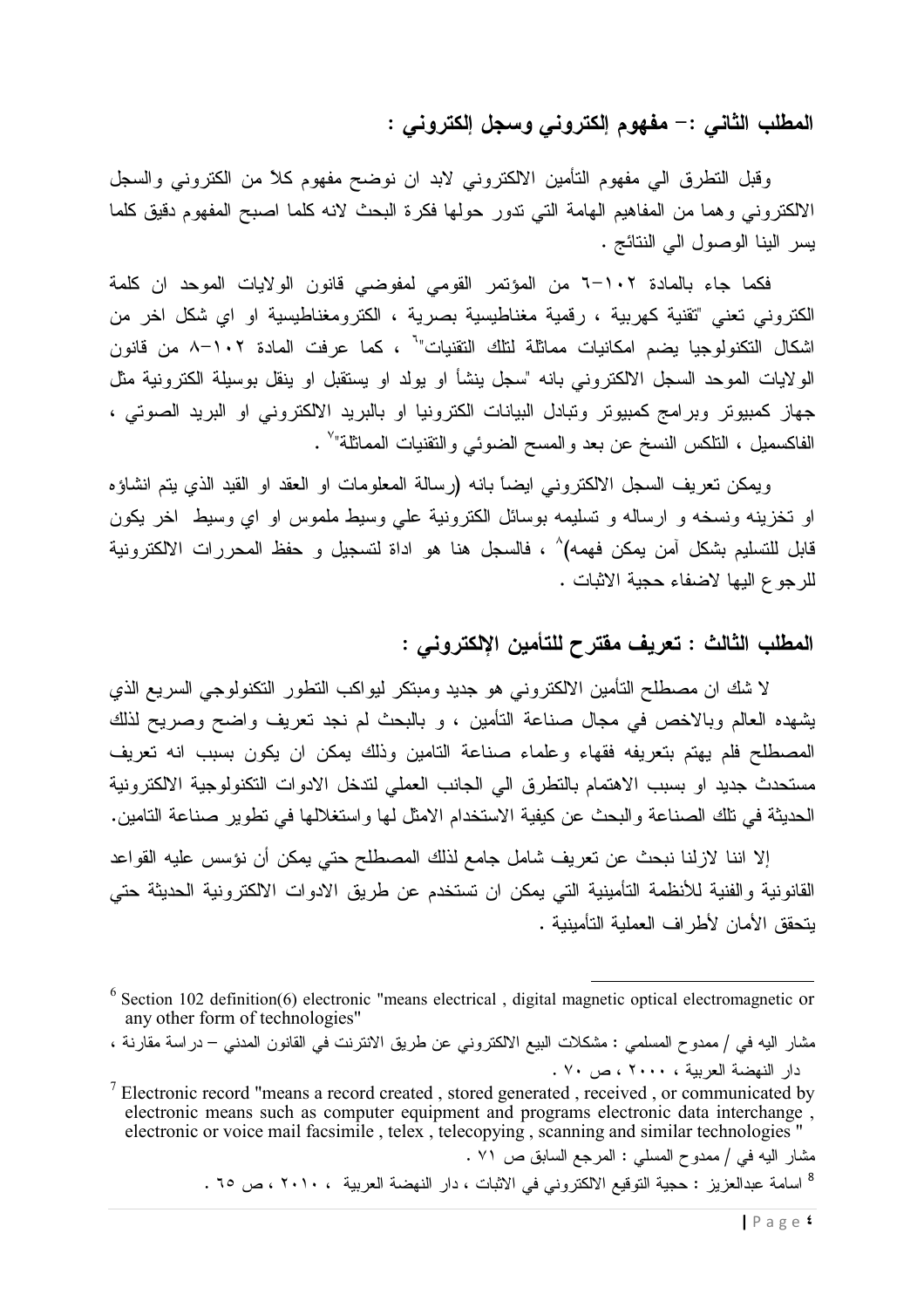ويمكننا تعريف التأمين الالكتروني : بأنه هو ذلك التأمين الذي يتم عن طريق الأدوات المنطقية الالكتر ونبة .

وهذا النعريف بشمل مصطلح النأمين بمفهومه الشامل والذي بنم عن طريق اي أداة الكترونية حالية أو يمكن أن تستحدث في المستقبل وفقاً لما تم توضيحه في مفهوم الكتروني وسجل الكتروني من قبل مفوضىي قانون الولايات الموحد ، فلا يمكن تحديد الأدوات المستخدمة لما لها من تعدد وتطور متسارع لا يمكن ان يقف امامه تعريف محدد ولذلك تم استخدام مصطلح الأدوات ا**لمنطقية** الالكترونية ، لنطلق يد المشرع والقاضي وفني النامين ايضاً في استخدام واستنتاج وتكييف الادوات الالكترونية الحديثة لما يتوافق مع انظمة التأمين المتعددة .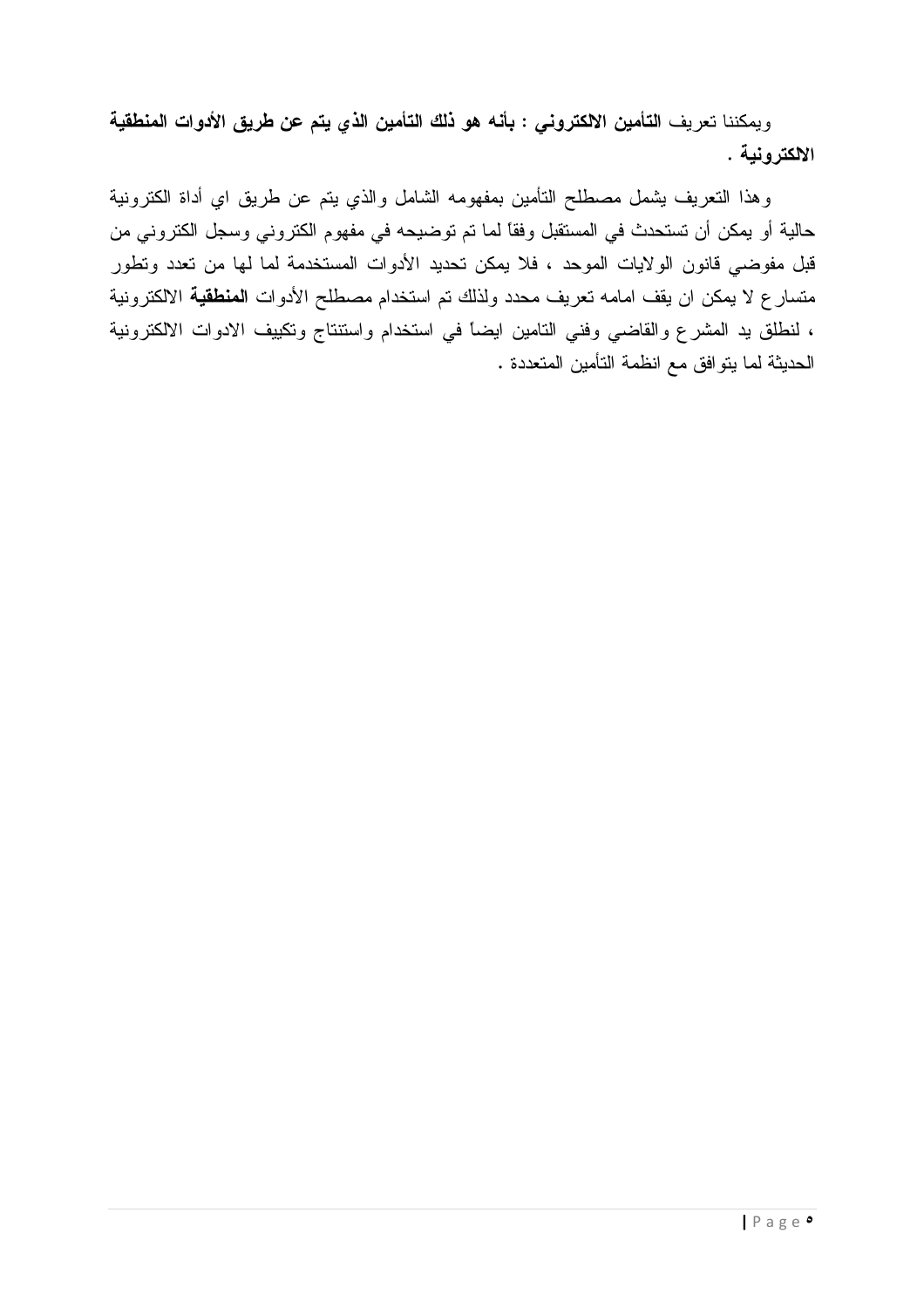# المبحث الثاني : لتوقيع الإلكتروني وعلاقته بالتأمين الإلكتروني

تمهيد :

من خلال ما سبق فان مصطلح التأمين الالكتروني هو مصطلح شامل ويشمل العديد من العلوم والادوات التي يمكن ان ندخل نحت مسمى التأمين الالكتروني ولا يمكن ان يشمله بحث قصير كهذا ولكن يحتاج الى رسائل علمية وابحاث متعمقة لدعم وتوضيح دور النكنولوجيا الالكترونية في صناعة التامين بالاضافة الى ان التكنولوجيا الالكترونية متجددة وسريعة وتحتاج الى ابحاث متجددة لتواكب ذلك النقدم .

ومن هنا يري الباحث ان يتناول في ذلك البحث (التأمين الالكتروني) من منظور دور التوقيع الالكتروني وأهميته في العملية التأمينية ونطورها الالكتروني باعتبار التوقيع الالكتروني هو أحد أهم أعمدة العلاقات العقدية في التأمين الالكتروني.

وذلك لأهمية التوقيع في العملية التأمينية عموما بالنسبة لطرفي التعاقد وإضفاء حجية الأثبات على العلاقة العقدية بين أطراف العملية التأمينية وبيان علم و رضاء المؤمن له بشروط عقد التأمين في الو ثبقة المبر مة.

#### التوقيع الالكتروني وعلاقته بالتأمين الإلكتروني:

يعد النوقيع على أختلاف اشكاله وانواعه هو النقطة الجوهرية الاساسية لاثبات حجية التعبير عن الارادة وحيث ان النوقيع هو احد اعمدة العلاقة العقدية في العملية النأمينية وقبل البدء في نوضيح مفهوم النوفيع الالكتروني واثره على عقود التأمين الالكتروني نود ابندءاً ان ننطرق الى نوضيح مفهوم النوفيع وهدفه حتى يمكن ان نقضىي على اي نقطة خلاف حول أهمية وضع نعريف شامل ليشمل النوفيع النقليدي والنوفيع الالكتروني وغيره من أنواع النوفيع الغير تقليدية او ما يمكن ان نطلق عليها (النوفيعات المنطقية) .

#### المطلب الأول : مفهوم التوقيع :

على الرغم من اهمية التوقيع الا انه لم يحظى باهتمام اي من المشرعين ً في وضع تعريف واضح له ، الا ان الفقة والقضاء لم يقفوا عند ذلك ولكن اتخذوا موقفًا في وضع بعض التعريفات للنوقيع وان لم نكن شاملة الا انه كان خطوة هامة في نوضيح مفهوم النوقيع .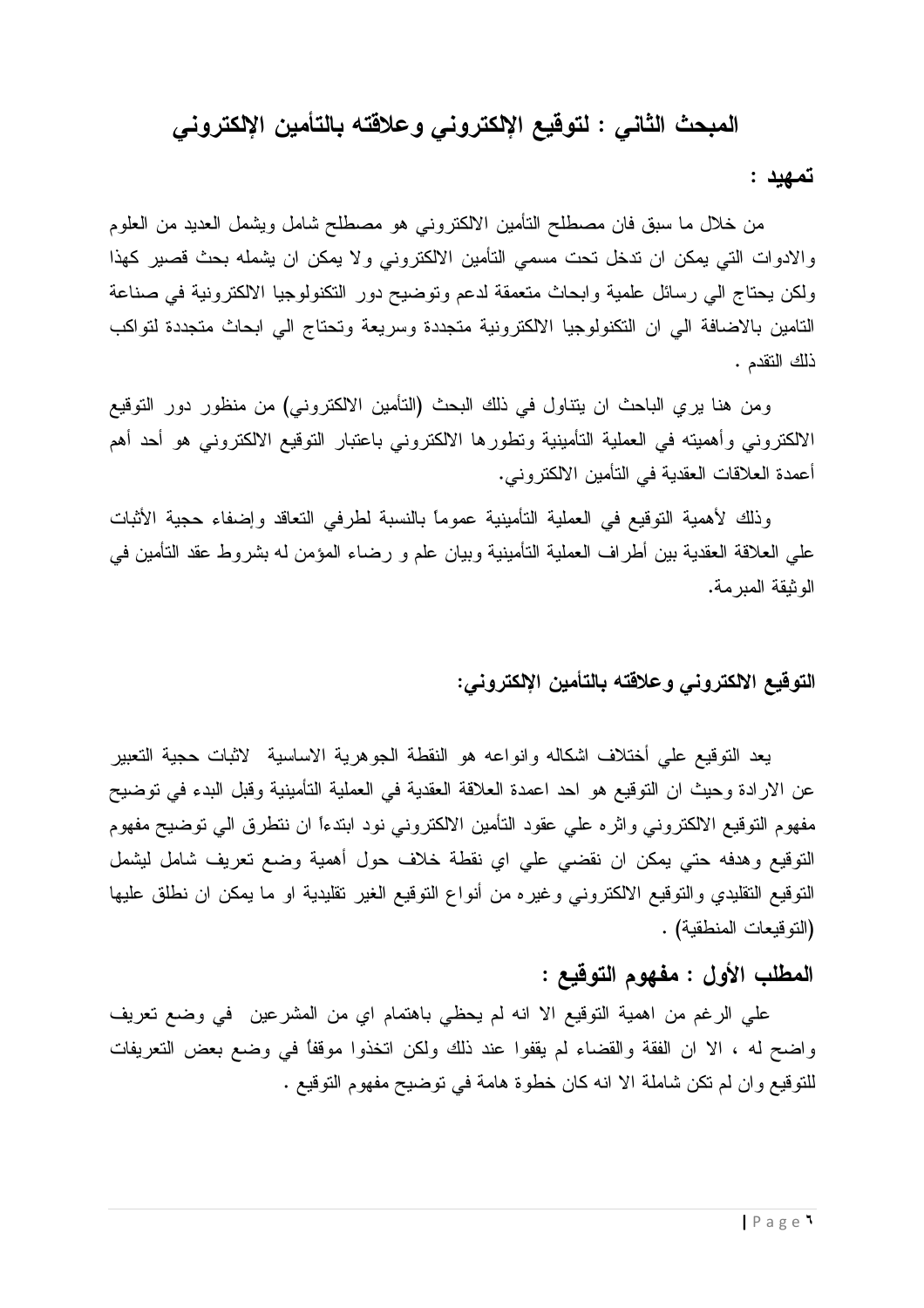فقد عرفه بعض الفقهاء بانه مجموعة من الخطوط قد اتخذت شكلاً لا يمت باي صلة الى الشكل المعتاد لاحرف الكتابة، بل يتخذ شكلاً هندسياً معيناً <sup>9</sup> وهناك اتجاه فقهي اخر عرف التوقيع بأنه كل علامة نوضع علي سند نميز هوية وشخصية الموقع ونكشف ارادنه بقبول النزامه بمضمون هذا المستند واقراره له<sup>. (</sup> وعرفه الفقيه Carbonnier بانه "وسيلة لتحديد هوية الشخص الصادر عنه النوفيع واشارة الى التعبير عن ارادنه"`` ، وقد عرفته موسوعة LAROUSSE لسنة ٢٠٠٠ على انه " اسم او علامة شخصية توضع اسفل المحرر ، النص .... ، تعين هوية الموقع الذي يلتزم بتتفيذ ما ورد في العقد" وقد عرفه الاستاذ Christophe Devys بانه " كل علامة توضع على سند تميز هوية وشخصية الموقع ونكشف عن ارادنه بقبول النزامه بمضمون هذا السند واقراره له"``.

اما القضاء فقد عرفته محكمة النقض المصرية بانه " الكتابة المخطوطة بيد من تصدر منه "`` ، وقد عرفته محكمة النقض الفرنسية بانه "كل علامة مميزة وشخصية ومرسومة بخط اليد ، حيث نسمح بنمبيز صاحبها دون شك ، وتكشف عن ارادة من ارتضـي بالعقد دون غموض او لبس "<sup>،</sup> '

ويتضح مما سبق ان انحصار معظم التعريفات حول التوقيع التقليدي الخطي وهو ما لا يتواكب مع النقدم النكنولوجي والذي كان معه الحاجة الى وضع نعريف حديث بواكب كل العصور سواء كان العصر التكنولوجي الحالي او المستقبلي ، ونطلق يد الفقهاء والقضاء من القلق الدائم حول وضع تعريف محدد لما يمكن ان يطرأ من جديد.

وبم ان التوقيع باختلاف اشكاله هو الصورة المثلي للتعبير عن ارادة الموقع والنزامه بما ورد في السند الكتابي وان مجرد ذكر اسم الشخص في السند لا يعني بالضرورة انه ملتزم بما ورد فيها ، فلا يعتبر هذا رضا من الشخص حتى يوقع على السند ، لذا يمكن استحداث مفهوم جديد للتوقيع فيمكن تعريف التوقيع بأنه ذلك التعبير المنطقي عن الارادة بم لا يدع مجال للشك في نسبة ذلك التعبير لصاحبه .

## المطلب الثاني : مفهوم التوقيع الإلكتروني :

وحيث اننا احدثنا مصطلحاً جديداً للتوقيع وهو التوقيع المنطقى الذي يمكن ان يواكب كل العصور ويشمل جميع الصور الحديثة والمستقبلية التي يمكن ان يكون عليها التوقيع ، فاننا ننتقل البي

<sup>9</sup> نوري خاطر : وظائف التوقيع في القانون الخاص في القانون الاردني والقانون الفرنسي : دراسة مقارنة ، منـــشور على الموقع WWW.ARABLAWINFO.COM ص ٨ .

<sup>10</sup>عمرو عيسى : وسائل الاتصال الحديثة وحجيتها في الاثبات ، المكتب الجامعي الحديث ، ٢٠٠٦ ، ص ٢٢ . <sup>11</sup> J. Carbonnier : Introduction en Droit Civil, Thèmis, 17è éd. 1988,no,p.176. <sup>12</sup> محمد السعيد رشدي : حجية وسائل الاتصال الحديثة في الاثبات ، دار النثر الذهبي ، عابدين مصر ، ص ٤٠ .

<sup>13</sup> مجموعة احكام النقض منقض مدنى جلسة ١٩٧٨/١/٣١ ،، طعــن رقــم ٥٢٧ لــسنة ٤٤ ق وكــذلك الفكهـــاني : الموسوعة الذهبية للقواعد القانونية التي قررتها محكمة النقض المصرية ،الجزء الاول ، الدار العربية للموسـوعات ١٩٨٢ ص ٥٢.

<sup>14</sup>C.A. Paris, 22 mai, 1975, D.1976, Somm.8.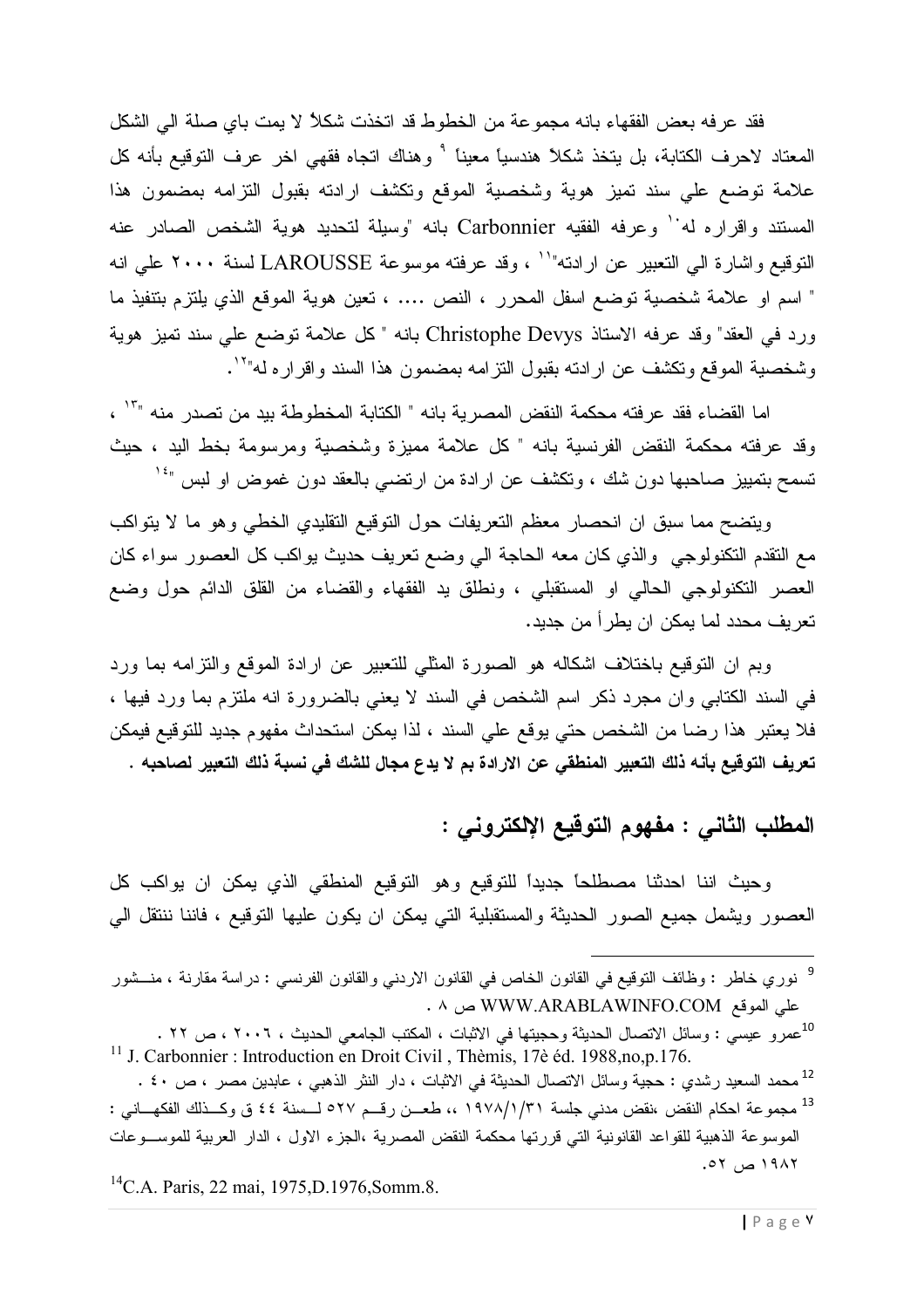مفهوم التوقيع الالكتروني باعتباره جزء من التوقيع المنطقي والذي يمكن ان ينبعث منه مفهوم اخر وهو النوقيع الالكتروني المنطقي ويكون هو النوقيع الخاص بموضوع ذلك البحث لما له من خصائص مميزة عديدة وهو ما سنوضحه من خلال الاتبي :

لقد فرض النقدم النكنولوجي مقتضيات هامة جديدة نخص المعاملات والتصرفات القانونية و هو النعامل عبر الوسائل الالكترونية وحتى نحقق الانسجام و النتاغم بين ذلك النقدم النكنولوجي ومشروعية المعاملات الناتجة عنه فوجب النطرق الى كيفية اضفاء مصداقية والزام وحجية قانونية لنلك النعاملات حتى نتساوي حجيتها الاثباتيه مع الطرق التقليدية .

ومن اهم نلك الوسائل النوقيع الالكتروني لما له من دور في نسبة النوقيع الي صاحبه و اهميته في العقود المدنية والتجارية ونظراً للطابع الخاص الذي يميز التوقيع الالكتروني فقد حظى باهتمام معظم النشريعات الذي نتظمه سواء علي المستوي الدولي او علي المستوي الوطني فقد حددت نلك التشريعات مفهومه والشروط الواجب نوافرها في هذا النوقيع وحجيته في الاثبات ، فقد عرف البعض النوفيع الالكتروني بانه رضاء الموقع وقبوله الالتزام بمجرد وضع توقيعه الالكتروني على البيانات التي يحتويها المحرر الالكتروني °′ وقد كان اول تعريف للتوقيع الالكتروني ذو طابع تقني اتت به منظمة iso بقولها (النوقيع الرقمي معطيات مضافة الى وحدة معطيات والتي تحول تلك الوحدة الى شفرة تسمح للمرسل بالبرهنة على مصدر وسلامة وحدة المعطيات وحمايتها ضد كل نزوير) ، وقد عرف التوجه الاوربي التوقيع الالكتروني بانه (عباره عن معطي علي شكل الكتروني المرتبط او المنفصل منطقيًا بمعطيات الكترونية اخرى والتي تستعمل كوسيله للتصديق) ، وسوف نتطرق الى نوضيح مفهوم النوفيع الالكتروني تشريعًا وفقها .

## الفرع الاول : تعريف التوقيع الإلكتروني في التشريعات الوطنية والأجنبية والدولية:

لقد عرفت المادة الاولى فقرة (ج) من قانون نتظيم التوقيع الالكتروني رقم ١٥ لسنة ٢٠٠٤ المصري التوقيع الالكتروني بانه " ما يوضع على محرر الكتروني ويتخذ شكل حروف او ارقام او رموز او اشارات او غیرها ویکون لها طابع متفرد بتحدید شخص الموقع ویمیزه عن غیره"`` ، وقد عرف المشرع الاماراتي النوقيع الالكتروني في المادة الاولى من القانون الاتحادي رقم ١ لسنة ٢٠٠٦ في شأن المعاملات و النجارة الالكترونية بانه "توقيع مكون من حروف او ارقام او رموز او صوت او نظام معالجة ذي شكل الكتروني وملحق او مرتبط منطقياً برسالة الكترونية بنية توثيق او اعتماد نلك الرسالة"`` ، في حين اورد قانون المعاملات والنجارة الالكترونية لامارة دبي رقم ٢ لسنة ٢٠٠١ للنوقيع الالكتروني مستويان هما :

<sup>&</sup>lt;sup>15</sup> نجوي ابوهيبة المرجع السابق صفحة ٤٤٦

<sup>&</sup>lt;sup>16</sup> قانون نتظيم التوقيع الالكتروني رقم ١٥ لسنة ٢٠٠٤ ، الوقائع المصرية ، العدد ١٧ ، ٢٠٠٤/٤/٢٠ .

<sup>&</sup>lt;sup>17</sup> القانون الاتحادي الاماراتي رقم (١) لسنة ٢٠٠٦ في شان المعاملات والتجارة الالكتروني .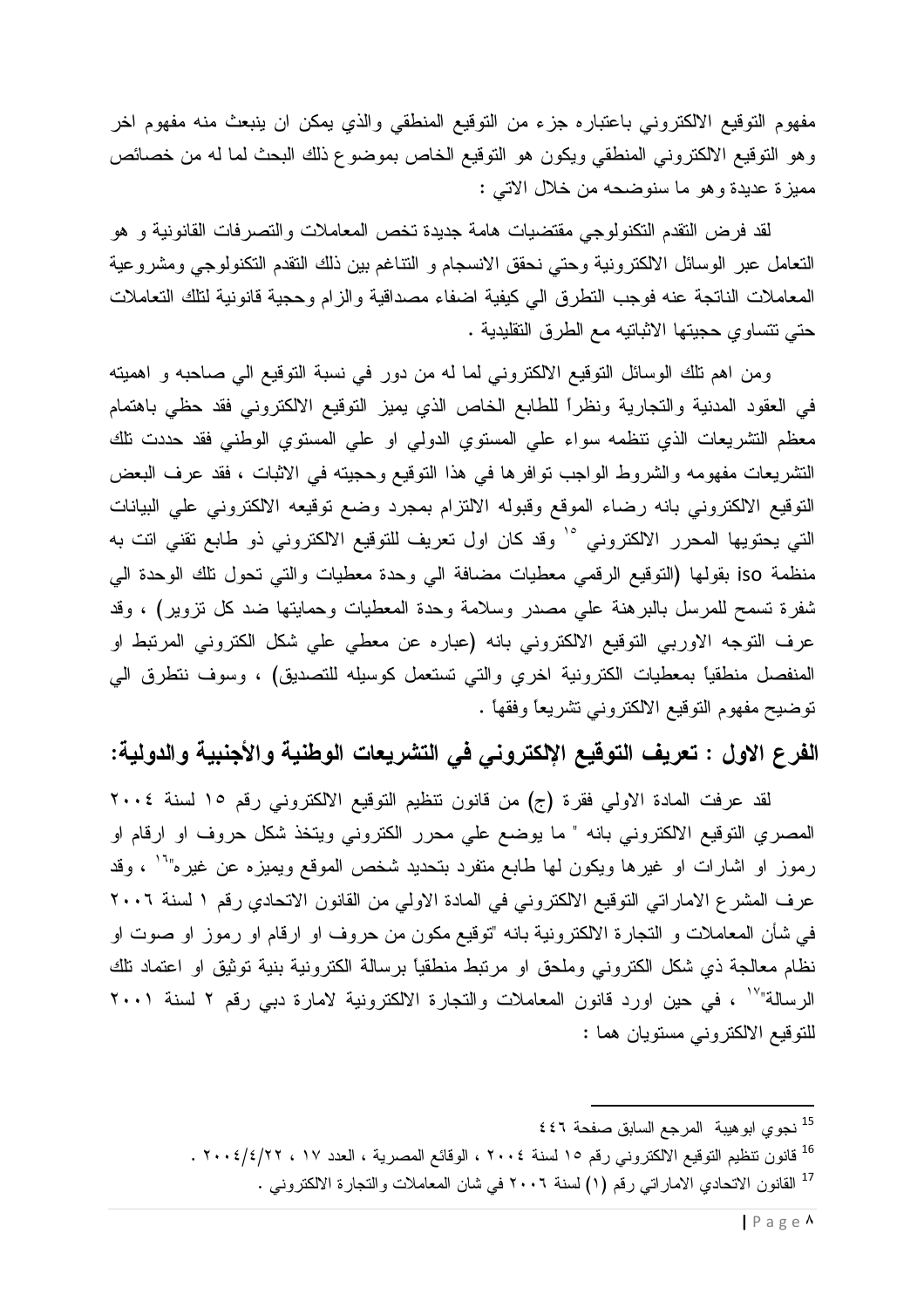المستوى الاول / التوقيع الالكتروني البسيط ويعرف بانه توقيع مكون من حروف او ارقام او صوت او نظام معالجة، ذو شكل الكتروني وملحق او مرتبط منطقًا برسالة الكترونية و ممهور بنية نوثيق او اعتماد تلك الرسالة .

المستوي الثاني / التوقيع الالكتروني المحمى ويكون التوقيع الالكتروني محميا اذا استوفى الشروط النالية :١- ينفرد بالنوقيع الشخص الذي استخدمه .

- ١ اماكنبة اثبات هوية ذلك الشخص .
- ٢− ان يكون نحت سيطرنه الكاملة سواء فيما ينعلق بانشائه او وسيلة استعمالة وقت النوقيع .
- ٣- يرتبط بالرسالة الالكترونية ذات الصلة به او بطريقة توفر تاكيداً يعول عليه حول سلامة التوقيع، بحيث اذا غير السجل الالكتروني فان التوقيع الالكتروني يصبح غير محمى .^`

وعرف المشرع الامريكي في القانون الفيدرالي بشان النوقيعات الالكترونية في النجارة الداخلية والخارجية لسنة ٢٠٠٠ القسم ٥/١٠٦ التوقيع الالكتروني بانه "صوت او رمز او اجراء الكتروني ربط او ضم منطقيا مع العقد او اي مستند اخر ونفذ او اعتمد من قبل شخص مع قصده توقيع المستند"<sup>۱۹</sup> .

في حين ان القانون المدنى في لوكسمبورغ قد عرف التوقيع الالكتروني بانه "هو كل علامة صادرة من شخص نذل على اسمه او على اي خاصية من خصائصه نعبر عن رضائه بالتعاقد ، لانه يجمع بين امرين هما تحديد شخصية الموقع وتعبير عن ارادته"`` .

وقد عرف تشريع ولاية فلوريدا بالولايات المتحدة الامريكية التوقيع الالكتروني بانه "اي حروف اشخاص او رموز نوضحها وسائل الكترونية او وسائل مماثلة بنفذها احد الاطراف او بتبناها بنية نَّه ثَبَّقَ كَتَابَةٌ" أ

<sup>18</sup>ندى زهير : التوقيع الالكترونـى حـراسة مقارنة<sup>\_</sup> ، مجلة القانون المغربـي ،دار السلام لطباعة والنـــشر المغربـــ*ي* ، ۲۰۱۷ ،ص ۱۰۰. روجع ايضا: قرار توجيه الاتحاد الاوربي الصادر في ١٩٩٩/١١/١٣ الخاص بالتوافيع الالكترونية المادة (٥ ف ١، ف٣) منه .

 $^{19}$  Electronic signature : means an electronic sound, symbol, or process attached to or logically associated with a record and executed or adopted by aperson with the intent to sign the record

Electronic signature in global and national commerce act(E-SIGN) president Clinton signed on june 30,2000 : effective on October 1,2000.

<sup>20</sup> ايمان مأمون : الجوانب القانونية لعقد التجارة الالكترونية، رسالة دكتوراه، كلية الحقوق جامعة المنصورة ،٢٠٠٦ ،  $. 707$  من

<sup>21</sup> "any letter characters, or symbols, main fested by electronic or similar means, executed or adopted by aparty with an intent to authenticate a writing"

مشار اليه في / ممدوح المسلمي : مشكلات البيع الالكتروني عن طريق الانترنت فـــي القـــانون المــــدني –دراســــة مقارنة-، دار النهضة العربية ، ٢٠٠٠ ، ص ١٦٤ .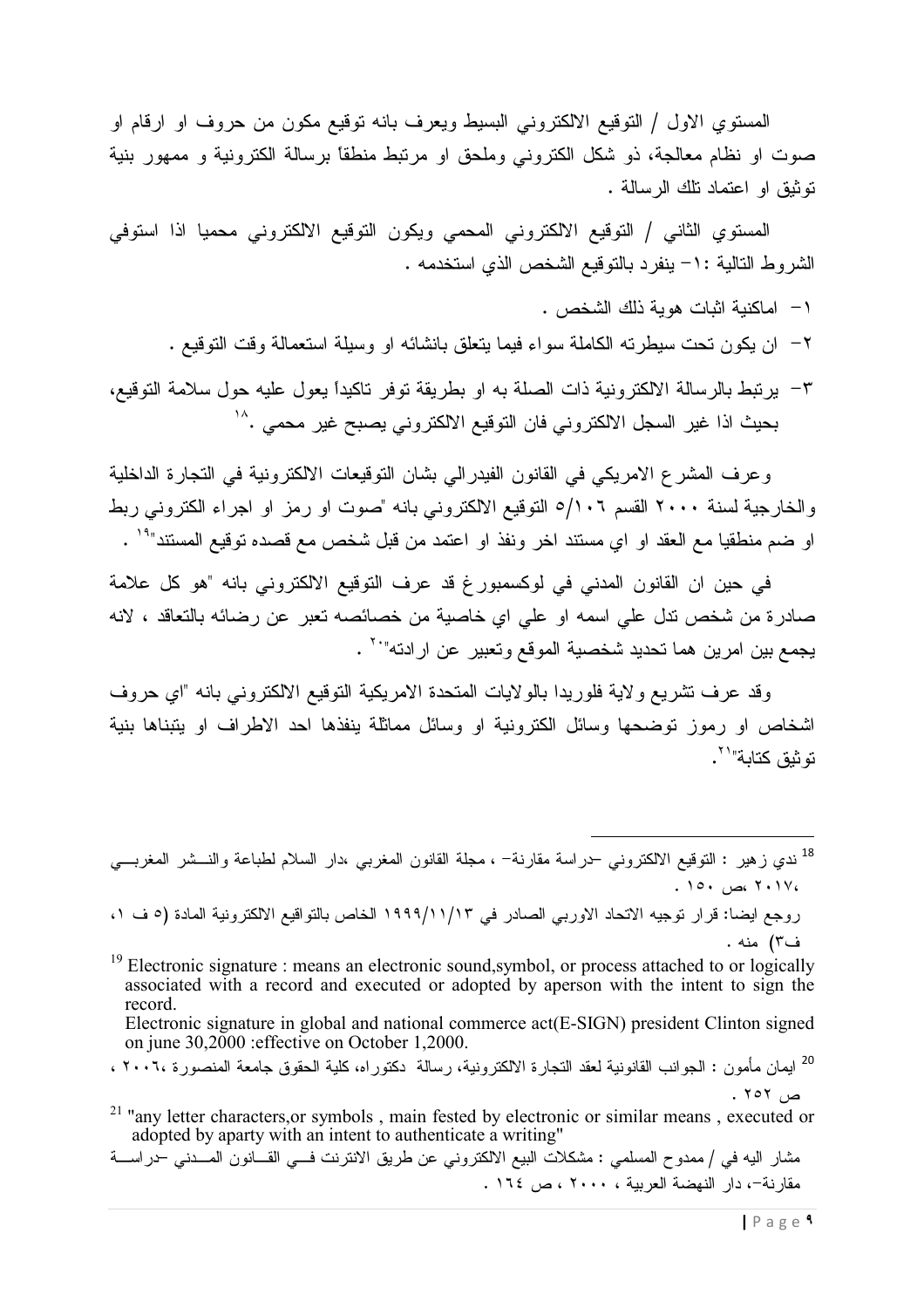وقد قام المشرع الفرنسي بالاعتراف بالتوقيع الالكتروني من خلال اجراء تعديل للنصوص المتعلقة بالاثبات في القانون المدني الفرنسي وتشريع نصوص جديد لنتوافق مع النطور النكنولوجي ، فاتجه الى تحديد مبدايين للتوقيع :

الاول : وهو يتعلَّق بشخص الموقع فلم يلتفت الى الشكل التعبيري للتوقيع او الوسيلة المستخدمة للتعبير سواء كانت مادية او غير مادية او من خلال وسيط ورقى او عبر وسيط الكترونى ولكن الاهم هو نسبة التوقيع الى موقعه .

الثاني الوظيفي : وهو يتعلق بالتجسيد الخارجي للارادة اي المساواة الوظيفية للمحرارات سواء كانت نقليدية او الكترونية بشرط ان يكون التوقيع الذي يحمله المحرر يميز الشخص الذي اصدره وان يكون التوقيع قد تم بطرق أمنة ومحددة ومتصل بموضوع العقد المرتبط به. ``

اذ نصت المادة ١٣١٦–١ من التقنين المدنى المعدلة بالقانون ر قم ٢٣٠–٢٠٠٠ الصادر ً في ١٣ مارس عام ٢٠٠٠ انه "تقبل الكتابة الالكترونية في الاثبات بنفس قدر الكتابة على دعامة ورقية ، بشرط ان نتوافر في المحررات الالكترونية امكانية تحديد هوية الشخص الذي اصدره ، وإن يكون المحرر قد كتب وحفظ وفقا لشروط من شانها ان نضمن صحة وسلامة محتواه" آ

الا ان النوجه الاوربي كان له السبق في الاعتراف بالنوقيع الالكتروني وحمل الدول التي تحت لوائها علي الاعتراف به كوسيلة اثبات لدي القضاء مثله مثل النوقيع النقليدي فعرفه بانه "عبارة عن معلومات على شكل الكتروني متعلقة بمعلومات الكترونية اخري ومرتبطة بها ارتباطا وثيقا ويستخدم كاداة للتوثيق" ``

> ولم يقف المشرع عند ذلك ولكنه وضع شروط لذلك التوقيع وهي : ١– ان يكون مر تبط ار تباط فر يد بصاحب التوقيع . ٢– قادر على تحديد صاحب التوقيع والتعرف عليه باستخدامة . ٣- استخدام وسائل نضمن لصاحب النوفيع السرية النامة .

مشار اليه في / علاء محمد : حجية التوقيع الالكتروني دراسة مقارنة ، دار الثقافة للنشر والتوزيع ، الطبعة الاولى  $. 7.006$ 

<sup>&</sup>lt;sup>22</sup> ثروت عبدالحميد : النوقيع الالكتروني ماهيته – مخاطره – وكيفية مواجهتها ومدي حجيته في الاثبات ، دار الجامعة الحديدة ٢٠٠٧٠.

 $^{23}$  Art.1316-1(L.NO 2000-230 DU 13 MARS 2000) "I ecrit suos forme electronique est admis en prevue meme titre que l ecrit sur support papier, sons reserve que puisse etre durment indentifiee la personne don't il emare et qui I soit etabli et conserve dans des condition de nature a en gurantir l integrite"

مشار اليه في / عاطف عبدالحميد : التوقيع الالكتروني مفهومه – صوره – حجيته في الاثبات في نطاق المعاملات المدنية ،دار النهضة العربية ، ص ٥٦ .

 $^{24}$  Article 2-1 de la directive :"la signature electronique une donnee sous forme electronique qui est jointe ouliee logiquement a d autres donees electroniques et qui servant de method d authe notification"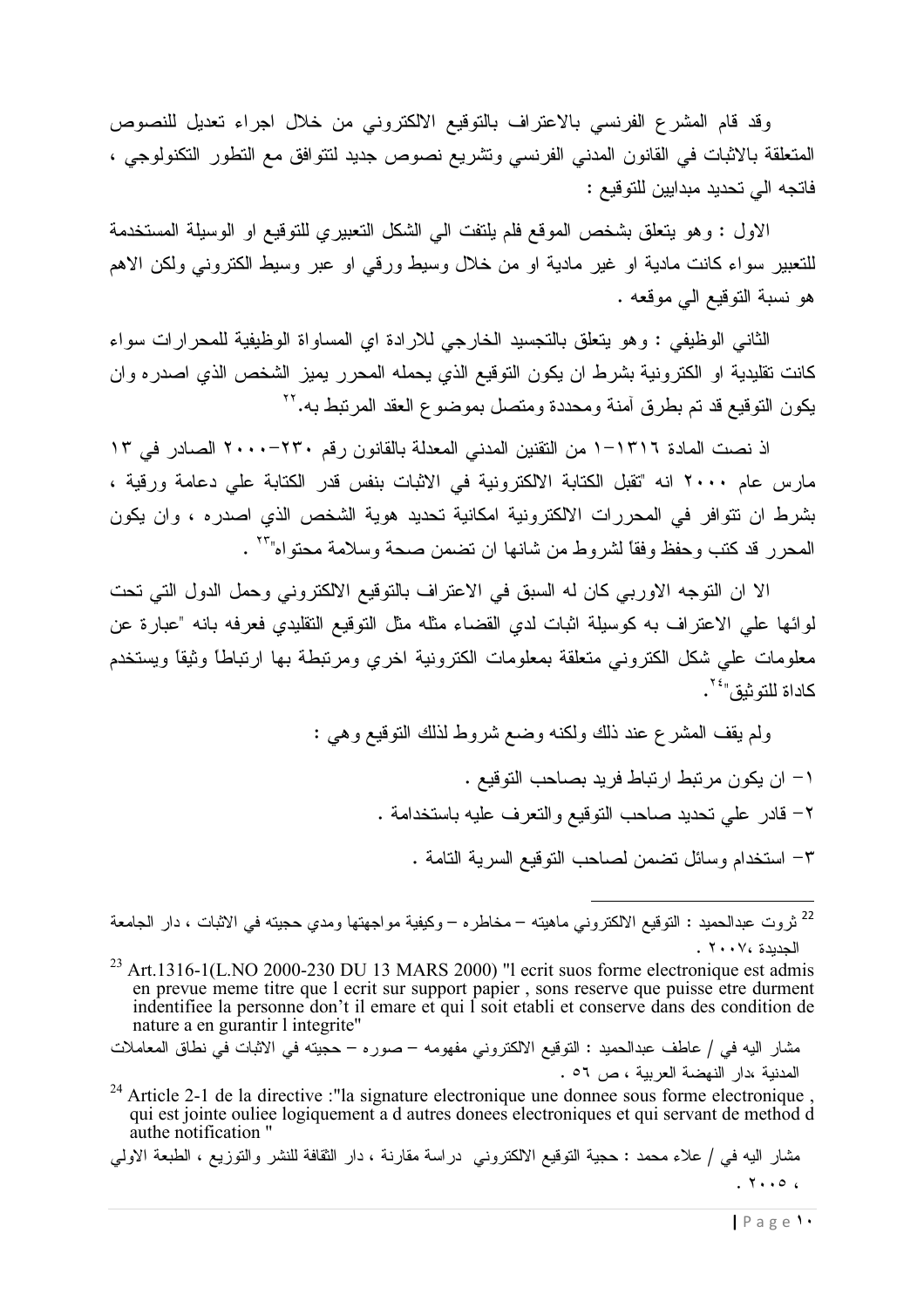٤– ان يرتبط بوسائل الكترونية قادرة على كشف اي تعديل لاحق على التوقيع او تغير في البيانات .°٬

٥– واستمراراً لتصدى العديد من المنظمات الدولية لوضع تعريف التوقيع الالكتروني فقد عرفته لجنة الامم المتحدة للتجارة الدولية الاونسيترال في المادة الثانية فقرة أ بانه "بيانات في شكل الكتروني مدرجه في رسالة بيانات او مضافة اليها او مرتبطة بها منطقياً ، يجوز ان تستخدم لتعيين هوية الموقع بالنسبة الى رسالة البيانات ، ولبيان مو افقة الموقع على المعلومات الواردة في رسالة البيانات"<sup>٢٦</sup>

## الفرع الثاني : موفف الفقه من التوفيع الالكتروني :

انتقد بعض الفقهاء في مصر تعريف المادة ١/ج من قانون التوقيع الالكتروني علي اساس انه يوسع بشكل كبير من نطاق النوقيع الالكتروني وقد راي البعض انه يجب ان يكون التعريف على النحو النالي "هو البصمة الالكترونية التي توضع على المحرر الالكتروني الذي يدل على اتصال منطقي بين شخص معين وبين الوثيقة الالكترونية على وجه يدل على انه منشئها ويدل على هويته ويدل على قبوله بمحتواها"<sup>٢٧</sup> ، وهناك بعض الفقهاء الذين نادو بتعريفات اخري فقد عرفه البعض بانه عبارة عن مجموعة من الارقام التي نتجم عن عملية حسابية مفتوحة باستخدام الكود السري الخاص .^`

كما ان هناك البعض بري انه لا ضرورة لتعريف التوقيع الالكتروني بما ان التشريعات قد قامت بهذة المهمة ، بل يجب فقط استخلاص العناصر الجوهرية للتوقيع الالكتروني وهي ان التوقيع علامة شخصية مميزة و ذو اثر مستمر كما انه دلاله على المضمون وهو مؤشر للارادة .<sup>٢٩</sup>

وقد عرفه مجموعة من الفقه بانه مجموعة من الاجراءات او الوسائل النقنية التي يتيح استخدامها عن طريق الرموز او الارقام او الشفرات لاخراج علامة مميزة لصاحب الرسالة المنقولة الكترونيا ''، وعرفه راي اخر ان التوقيع الالكتروني هو كل اشارة او رموز او حروف مرخص بها من الجهة

مشار اليه في / عاطف عبدالحميد : المرجع السابق – ص ٥٢ . <sup>27</sup> عبدالفتاح بيومي: التوقيع الالكتروني في النظم القانونية المقارنه ، درا الفكر الجامعي ، ٢٠٠٥ ، ص ٢٠ . <sup>28</sup> خالد مصطفى : النظام القانوني لنوقيع الالكتروني في ضوء الاتفاقيات الدولية والتشريعات العربية ، دار الجامعـــة الجديدة ، ٢٠٠٧ ، ص ٣٨. <sup>29</sup> عمر خالد : عقد البيع عبر الانترنت – دراسة تحليلية– ، دار الجامعة للنشر والنوزيع ، الطبعة الاولـــي ، ٢٠٠٧ ، ص ۲۰۳ . <sup>30</sup> احمد شرف الدين : التوقيع الالكتروني قواعد الاثبات ومقتضيات الامان في التجارة الالكترونية ورقة عمل مقدمـــة لمؤتمر التجارة الالكترونية ، جامعة الدول العربية ، القاهرة ، نوفمبر ٢٠٠٠ ، ص ٣ .

<sup>&</sup>lt;sup>25</sup> علاء محمد : المرجع السابق .

مشار اليه اضا في / تقرير لجنة العمل للتجارة الالكترونية حول الدورة الثانية والثلاثون (WWW.GIP.RESERCH-) **HUSTICEFR** 

<sup>&</sup>lt;sup>26</sup> Le terme "signature electronique " designe des donnees sous forme electronique continues dans un message de donnees ou jointes ou logiquement associees audit message, pouvant etre utilisees pour identifier le signataire dans le cadre du message de donnees et indiquer qui l approuve l information qui est contenue.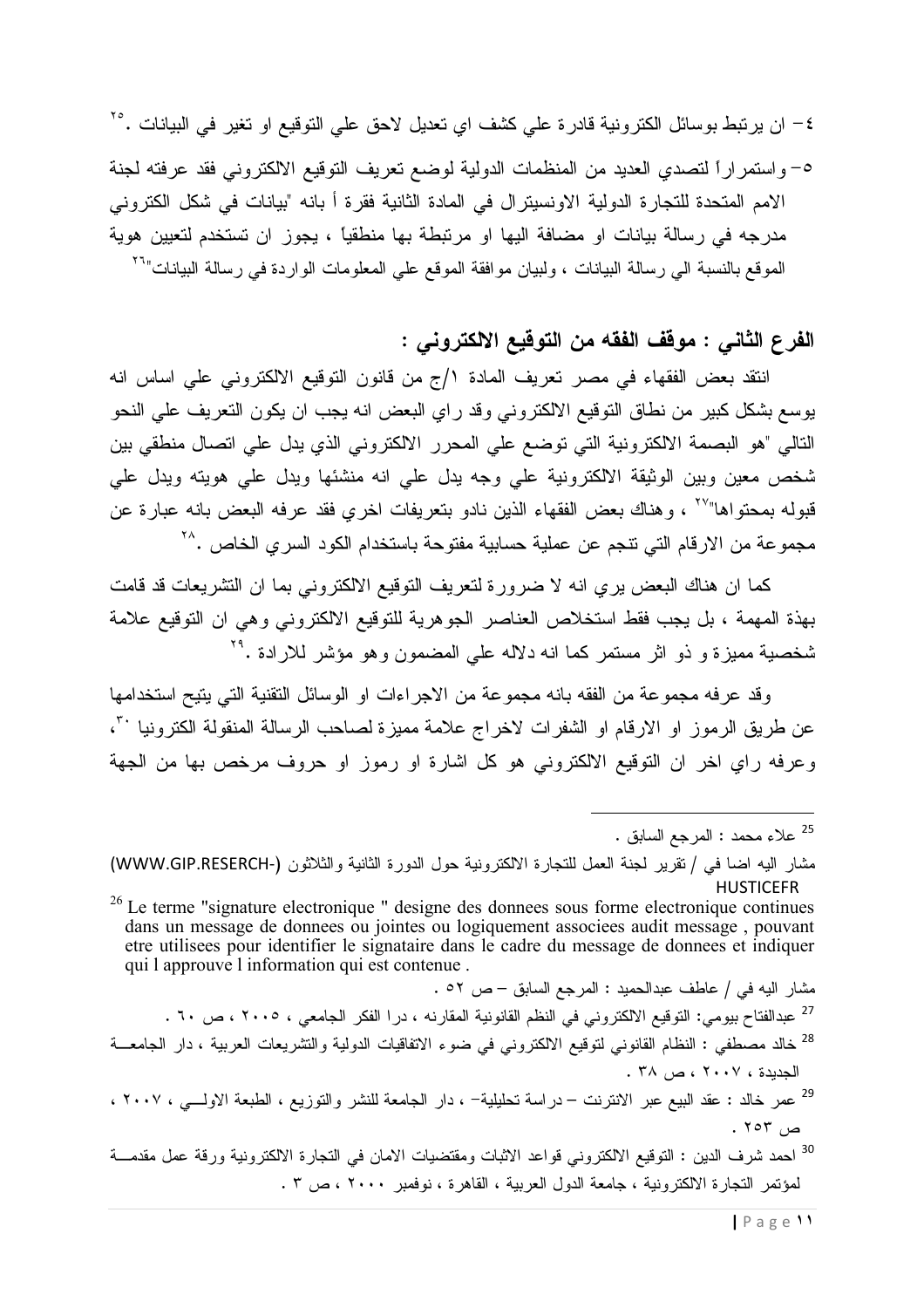المختصة باعتماد التوقيع ومرتبطة ارتباطا وثيقا بالتصرف القانوني تسمح بتمييز صاحبها وتحديد هويته وتتم دون غموض عن رضائه بهذا التصرف القانوني لـ ٌ ، وذهب راي اخر الي انه اجراء معين يقوم به الشخص المراد توقيعه على المحرر سواء كان هذا الاجراء على شكل رقم او اشارة الكترونية معنية او شفرة خاصة \* ، وقد عرفه البعض ايضا بانه هو مجموعة من الاجراءات التقنية يا كانت اشكالها التي تسمح بتحديد شخصية الموقع وقبوله بمضمون التصرف الذي يصدر التوقيع بمناسبته ٣٠ ، وقد عرفة البعض الاخر بانه ملف رقمي صغير يصدر عن احدي الهيئات المتخصصة والمستقلة والمعترف بها من طرف الحكومة تمامًا مثل نظام الشهر العقاري ، وفي هذا الملف يتم تخزين الاسم وبعض المعلومات الهامة الاخري مثل الرقم التسلسلي وتاريخ انتهاء الشهادة ومصدر ها. ُ ّ

وقد عرفه الفقه الامريكي بانه طريقة رقمية او الكترونية نتفذ او تعتمد من قبل احد الاطراف مع قصده الالتزام او توثيق المستند °٬ ، او هو عموماً اية طريقة لتوثيق البيانات عن طريق استخدام تكنولوجيا المعلومات .<sup>٣٦</sup>

وهناك راي عبر عنه Barofsky وهو ما يسمي بمبدا الحياد النكنولوجي ومضمونه عدم اشتراط استخدام تكنولوجيا معينه في التوقيع الالكتروني بحيث يترك للمتعاملين بالتوقيع الالكتروني حرية اختيار التكنولوجيا المناسبة لمعاملاتهم الخاصة ، والتطبيق الامثل لذلك يظهر في التشريعات التي تشترط استخدام الحد الادني من التكنولوجيا ، بما يسمح بعد ذلك للمتعاملين اما استخدام الحد الادني من النكنولوجيا او اتباع مستويات اعلى ٣٧ ، وقد راي البعض ان العديد من الدول عند صياغة النشريعات انبعت منهج الحياد النكنولوجي ومضمون هذا المنهج ان قانون النوقيع الالكتروني لا يجب ان ينص علي تقنية معينة تستخدم في عملية التوقيع في بيئة التجارة الالكترونية ، وانما من المتوجب بدلاً من ذلك ان ينص على شروط معينة يجب توافرها في التوقيع الالكتروني لكي يكون له حجية قانونية ^' ، وقد اتجه البعض الى نعريفه عبارة عن حروف او ارقام او رموز او اشارات لها طابع

- <sup>31</sup> ثروت عبدالحميد : التوقيع الالكتروني ماهيته مخاطره وكيفية مواجهتها –ومدي حجيتـــه فـــي الاثبـــات ، دار الحامعة بالاسكندرية ، ٢٠٠٧.
	- <sup>32</sup> نجوي ابو هيبة : التوقيع الالكتروني مدي حجيتة في الاثبات ، دار النهضة العربية ، ٢٠٠٤ ، ص ٥٥ .
- <sup>33</sup> حسن عبدالباسط جميعي : اثبات التصرفات القانونية التي يتم ابر امها عن طريق الانترنت ، دار النهضة العربيـــة ،  $. Y...$ <sup>34</sup> عبدالفتاح ببومي : النظام القانوني للتجارة الالكترونية ، دار الفكر الجامعي بالاسكندرية ، الطبعة الاولي ، ٢٠٠٢ ،
	- ص ١٨٢ .

<sup>35</sup> نجلاء توفيق : القيمة الثبوتية للتوقيع الالكتروني ، مجلة الرافدين للحقوق ، جامعة الموصل العراق ، ٢٠٠٤ . <sup>36</sup> Babette a alberts simonvan der hof, digital signature blindness, analysis of legislative approachestoward electronic authentication , november, 1999, p9. <sup>37</sup> محمد سادات : خصوصية النوفيع الالكتروني حراسة مقارنة – و دار الفكر والقانون للنشر والنوزيـــع ، الطبعـــة الاولىي ، ٢٠١١ ، ص ٢٦ .

<sup>38</sup> جورج حزبون : التوقيع الالكتروني وحجيتة ، اعمال مؤتمر التجارة الالكترونية <sup>ـــ</sup>تجارة بلا حدود ، المنظمة العربية للنتمية الادارية ، مصر ، ٢٠١١ .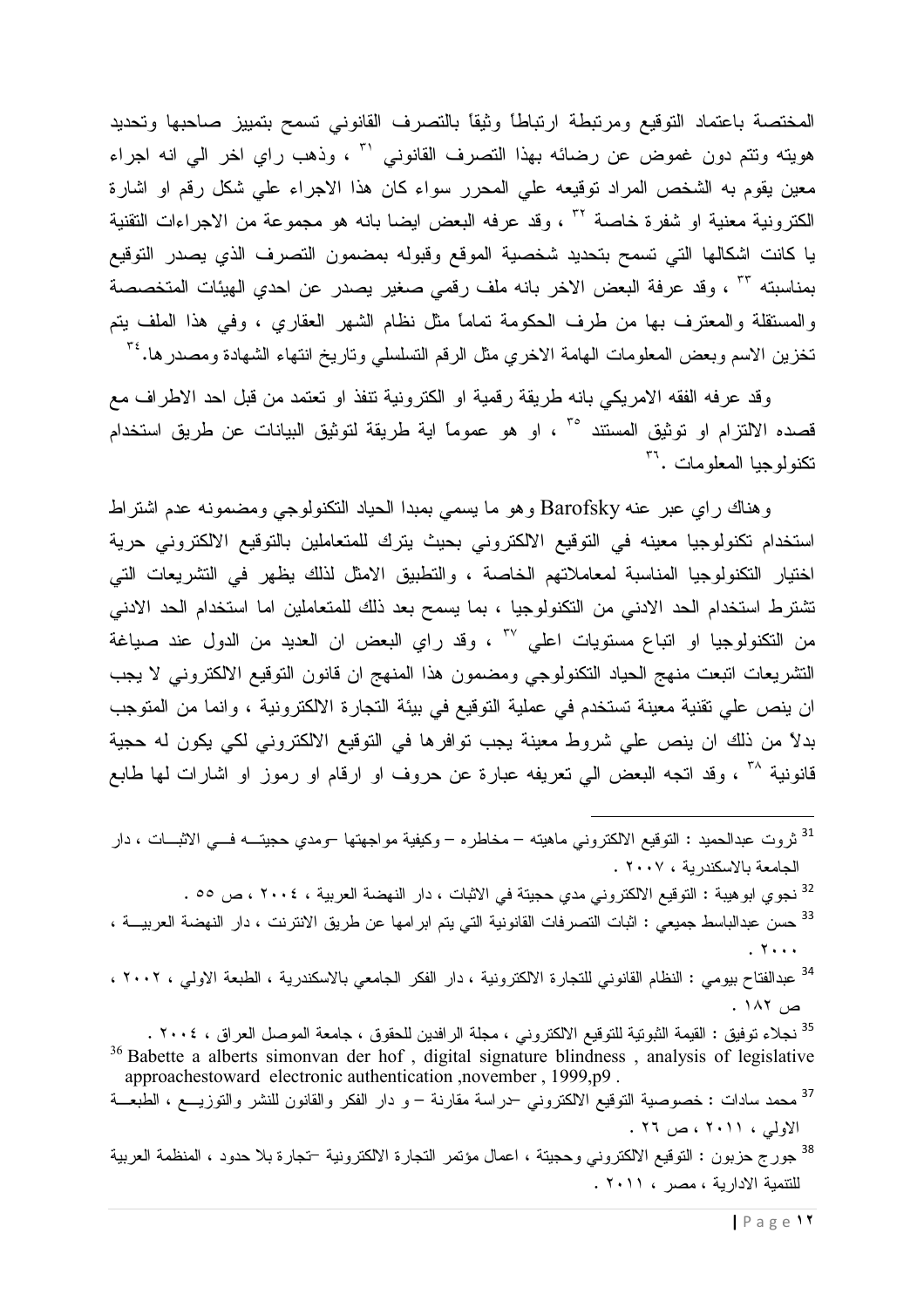منفرد يسمح بتحديد شخص صـاحب التوقيع وتمييزه عن غيره<sup>٢٩</sup> ، وذهب جانب اخر من الفقه الـي ان النوفيع الالكتروني هو كل اشارة او رموز او حروف مرخصة من الجهة المختصة باعتماد النوفيع ومرتبطة بالتصرف القانوني ارتباطا وثيقا بحيث تسمح بتمييز صاحبها وتحديد هويته وتعبر دون غموض عن رضائه بهذا النصرف .<sup>.؛</sup>

وقد عرف الفقة الفرنسي التوقيع الالكتروني بانه عبارة عن مجموعة من الارقام التي تتجم عن عملية حسابية مفتوحة باستخدام الكود السري الخاص. <sup>١٠</sup>

# المطلب الثالث : صور التوقيع الالكتروني :

تعددت صور واشكال التوقيع الالكتروني منها ماهو متعارف عليه وبالفعل وهو مستخدم في المعاملات النجارية ومنها ما لم يتم تحديده بعد نظراً لسرعة النطور النكنولوجي الذي يتطلب معه ايجاد صوراً اكثر يسرا لمواكبة ذلك التطور ولكن يمكن الاستقرار عليه هو التاكد من مصداقية التعبير عن الارادة ودلالته ومضمون المستند الموقع وديمومته وصاحب التوقيع ومن نلك الصور الاكثر شيوعا وانتشارا النوقيع الرقمى والنوقيع الببومتري والنوقيع بواسطة البطاقة الممغنطة والرقم السري والتوقيع بالقلم الالكتروني .

#### الفرع الاول : التوقيع الرقمي : (Digital signature)

النوقيع الرقمي هو عبارة عن معاملات رياضية باستخدام اللوغاريتمات يتحول بها التوقيع او المحرر المكتوب من نمط الكتابة العادية الى معادلة رياضية حتى لا يمكن لاي شخص ان يعيد المحرر الى ما كان عليه إلا من كانت لديه المعادلة الخاصة بذلك وهو يعتبر من اهم صور النوقيع الالكتروني لانه قادر على تحديد هوية الاطراف بدقة عالية بالاضافة الى انه يوفر درجة عالية من النقة والامان.

ويعتمد التوقيع الرقمي في استخدامه على تقنية التشفير فهو يعتمد على مفتاحين احداهما لعملية النشفير ذاتها ويسمى بالمفتاح الخاص والثانبي لفك النشقير ويسمى بالمفتاح العام <sup>٤٢</sup> ، إلا انه يلاحظ في هذا النوع من النوقيع ان هناك طرفاً ثالثًا وسيطاً يقوم بالتحكم وانشاء ادوات وانظمة النوقيع الالكتروني واصدار شهادات توثيق التوقيع الالكتروني لتثبت الارتباط بين الموقع وبيانات انشاء التوقيع فذلك الطرف هو بمثابة الجهة الرقابية التي اقرها القانون لتامين تلك المعاملات .

<sup>39</sup> محمد امين : النظام القانوني للتوقيع الالكتروين ، دار الكتب القانونية ، ٢٠٠٨ ، ص ١٥ .

<sup>40</sup> سحر البكباشي : التوقيع الالكتروني ، منشاة المعارف بالاسكندرية ، ٢٠٠٩ ، ص ٢٥ .

<sup>41</sup> حسن عبدالله : التوقيع الالكتروني دراسة نقدية لمشروع وزارة التجارة والصناعة الكويتية ، مجلة العلوم الاقتصادية والادارية ، المجلد الناسع عشر ، العدد الاول ، بونيو ٢٠٠٣ ، ص ١٤ . <sup>42</sup> عبدالفتاح بيومي : المرجع السابق .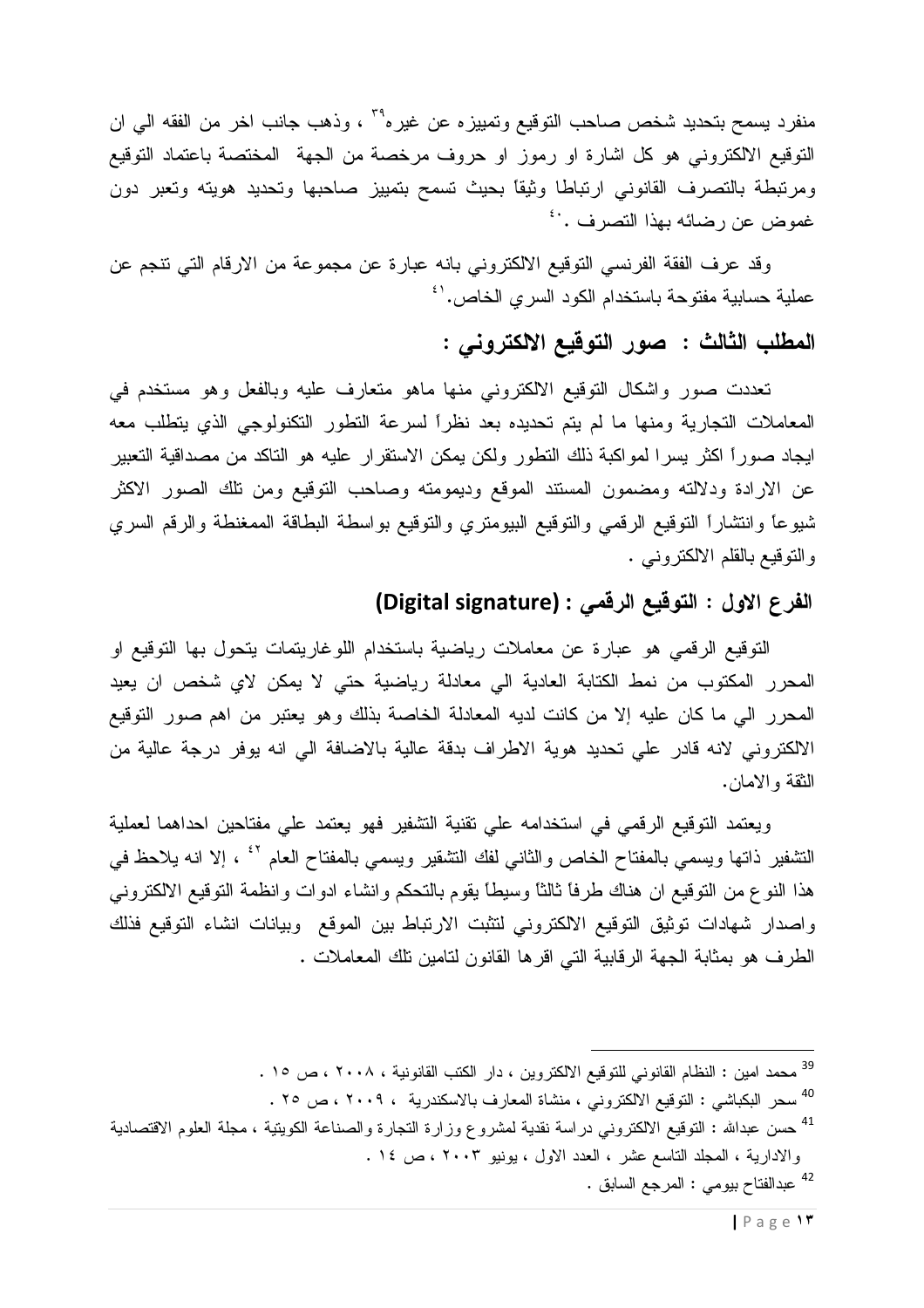فنصت المادة ١/د من قانون تنظيم التوقيع الالكتروني المصرى "الوسيط الالكتروني اداة او ادوات او انظمة انشاء التوقيع الالكتروني" والفقرة ١/و "شهادة التصديق الالكتروني :الشهادة التي يصدر من الجهة المرخص لها بالتصديق وتثبت الارتباط بين الموقع وبيانات انشاء التوقيع " والفقرة ١/ز "الهيئة: هيئة نتمية صناعة نكنولوجيا المعلومات "وعن دور الهيئة فقد ذكر في المادة ٣/ط من ذات القانون ان الهيئة تهدف الى تحقيق "تنظيم نشاط خدمات التوقيع الالكتروني وغيرها من الانشطة في مجال المعاملات الالكترونية وصناعة نكنولوجيا المعلومات "ً ، كما عرفت الفقرة التاسعة من المادة الاولى من اللائحة التنفيذية لقانون التوقيع الالكتروني التشفير بانه منتظومة تقنية حسابية تستخدم مفاتيح خاصة لمعالجة وتحويل البيانات والمعلومات المقروءة الكترونيا بحيث تمنع استخلاص هذه البيانات والمعلومات الا عن طريق استخدام مفتاح او مفاتيح لفك الشفرة <sup>٤٤</sup> ، كما عرفت المادة ١/٢٨ من القانون الفرنسي رقم ٧٠–١١٧٠ الصادر في ٢٩ ديسمبر عام ١٩٩٠ الخاص بتنظيم الاتصالات عن بعد ، التشفير بانه (كل اعمال تهدف الى نحويل معلومات او اشارات واضحة عبر انفاقيات سرية ، الى معلومات او اشارات غامضة للغير ، او الى القيام بالعملية العكسية باستخدام وسائل مادية او معلوماتية مخصصة لهذا الغرض ° ً ، ومن ذلك يمكننا القول ان في بعض الدول التي لا تمتلك القدرة على السيطرة على النطور النكنولوجي السريع لما له من تابعات خطر فيمكن ان تستخدم تلك الصورة من صور التوفيع الالكتروني .

## الفرع الثاني : التوقيع البيومتر ى : biometric signature

يعتمد هذا النوقيع على الصفات والخواص الذانية للانسان فتلك الخواص لا يمكن ان نتشابة من الناحية الاكلينيكية كالبصمة بواسطة الاصبع او بصمة شبكية العين او الحمض النووي او بصمات الشفاة او نبرة الصوت وغيرها مما يمكن ان يستجد نتيجة التطور السريع للعلم والتكنولوجيا <sup>٤٦</sup> ،وتتم هذه العملية عن طريق جهاز الحاسوب بطريقة مشفرة نتاسب كل خصية على حدي ، وعلى الرغم من مساعى القائمين على هذه العمليات بالبحث الدائم عن الوسائل الاكثر اماناً ، الا ان هذا النوع من النوقيع واجه العديد من المشاكل اهمهما :–

١– احتمال تغير بعض خصائص الانسان ، كفقد او تأكل بصمات الاصبع بفعل الظروف او بعض المهن اليدوية او تاثر نبر ات الصوت او تاثر شبكية العين.

 $^{45}$  L article 28 de la loi no 90-1170 du 29 decembre 1990 sur la reglemention des telecommunications" on entend par prestations de cryptographie toutes prestations visant a transformer a l aide de conventions secretes des informations ou signaux clairs en informations ou sinaux inintelligibles pour des tiers, ou logiciels concus a cet effet",

<sup>&</sup>lt;sup>43</sup> قانون تنظيم التوقيع الالكتروني رقم ١٥ لسنة ٢٠٠٤ ، الوقائع المصرية ، العدد ١٧ ، ٢٠٠٤/٤/٢٢ . <sup>44</sup> عاطف عبدالحميد : المرجع السابق و ص ٦٣ .

<sup>&</sup>lt;sup>46</sup> حسن جميعي : اثبات التصرفات القانونية التي يتم ابر امها عن طريق الانترنت ، دار النهــضـة العربيـــة ، ٢٠٠٠ ،  $. \xi$  ص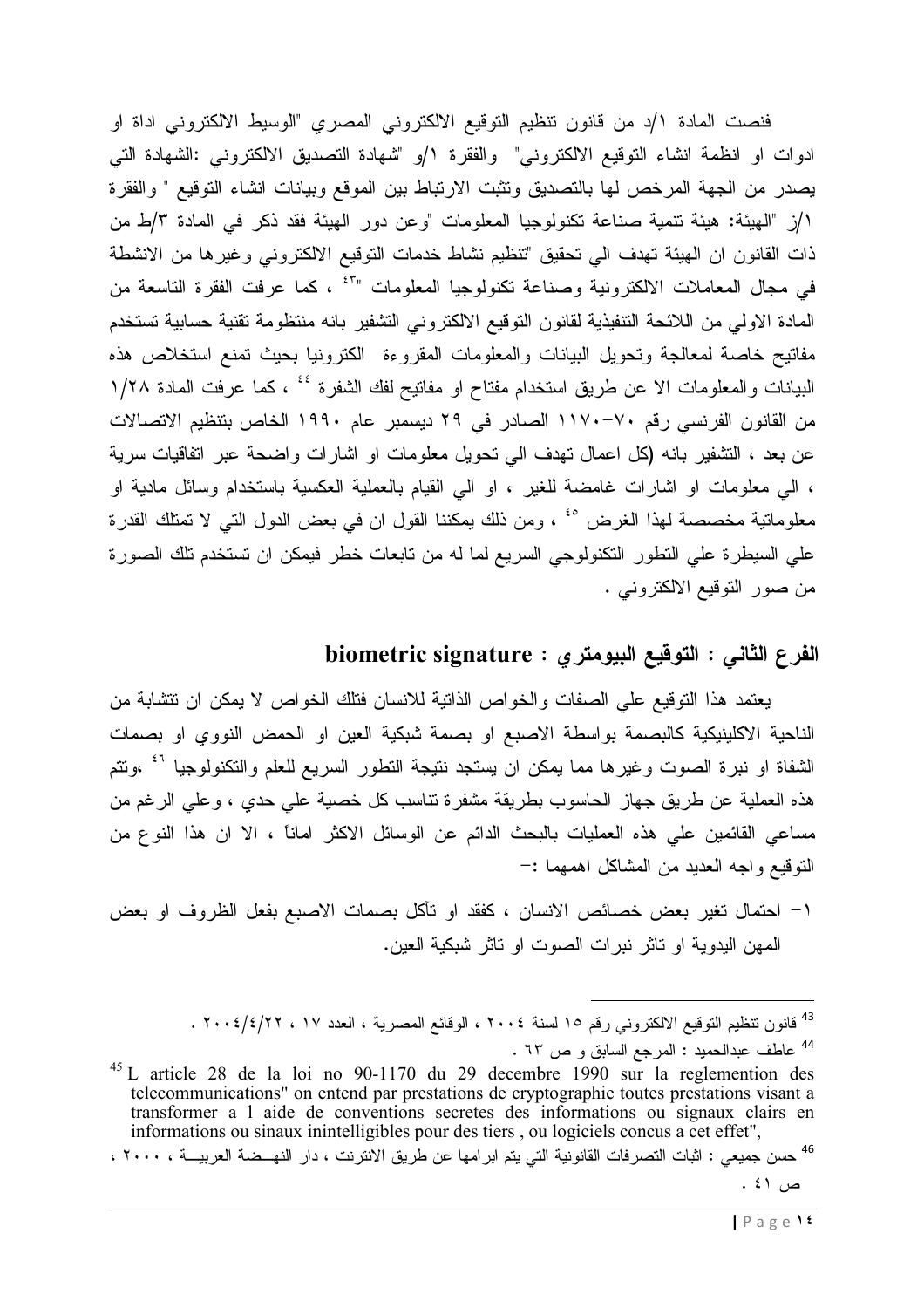- ٢– يمكن ان يتعرض هذا النوع من التوقيع للقرصنة الالكترونية وذلك لان تلك الصور توضع على القرص الصلب لجهاز الحاسوب ومن ثم يمكن مهاجمتها او نسخها ، او الاحتيال باستخدام بعض النقنيات الحديثة المقلدة لنلك الخواص كالبصمة البلاستيكية والمطاطية او استخدام بعض الرقائق السليكون البصرية وعدم استطاعة اجهزت التحقق من كشفها .
- ٣- فقدان الكفاءة الضمنية والسرية لمهذه النقنية لمحاولة الشركات المصنعة لنظام النوقيع البيومتري الاتفاق على طريقة موحدة لهذه النقنية .
- ٤– لا يمكن استخدام هذه النقنية في جميع الحاسبات الالية المتوفرة ، وذلك لاختلاف نظم التشغيل والتخزين .
- ٥- يحتاج هذا النوع من التوقيع لاستثمارات ضخمة ، حتى يتمكن مستعمل الشبكة الالكترونية من الناكد من الخواص الذاتية وتفعيل استخدامها لشخص الموقع في التوقيع الالكتروني <sup>٤٧</sup> .

ويرى البعض واتفق معهم في ذلك ان التوقيع البيومتري يتوقف على مدى قدرته في توفير الثقة والامان القانوني ولا يمكن باي حال من الاحوال حرمان المجتمع من ثمار النكنولوجيا الحديثة ، فان كان يوجد العديد من المشاكل إلا انه لا ينبغي ان نتال من التوقيع البيومتري فكل هذه المشاكل وقتيه يمكن التغلب عليها من خلال النقدم التكنولوجي المستمر ، الا ان نقليد التوفيع البومتري ايضاً يحتاج الى امكانيات كبيرة ومهارات وتقنية عالية ، فاذا كان هناك العديد من المعاملات والعقود التبي لا تستدعى استخدام هذه التكنولوجيا في النقليد وان تكلفة النقليد اكبر بكثير من القيمة الفعلية للمعاملات والعقود المبرمة فلا مانع من ان نتمتع بالحجية في الاثبات ،فاذا نوصل العلم الى ايجاد التقنية التي نؤمن انتقاله دون التلاعب فيه او نسخه او نزويره فلا شك سيكون التوقيع البيومتري هو وسيلة الامان الاولى في العالم واداة النوفيع الادق والاقوي في الاثبات <sup>٤٨</sup> .

#### الفرع الثالث : التوقيع بالبطاقة الممغنطة والرقم السرى :–

يعتبر هذا التوقيع الاكثر شيوعًا خاصةً في المعاملات المصرفية البنكية وغيرها من المعاملات المصرفية و الغير مصرفية وهي عبارة عن بطاقة ممغنطة ولها رقم سرى تستخدم لتسهيل ابرام المعاملات النجارية او الحصول على النقود في اي وقت ونتم هذه العمليات من خلال اصدار الجهات

<sup>48</sup> عاطف عبدالحميد : النوفيع الالكتروني مفهومه – صوره – حجيته في الاثبات في نطاق المعاملات المدنيــــة ، دار النهضة العربية ، ص ٧٤.

راجع ايضا / عطا عبدالعاطي : الاثبات في العقود الالكترونية دراسة مقارنة بحث مقــدم الـــي مـــؤتمر الاعمـــال المصرفية الالكترونية بين الشريعة والقانون مايو ٢٠٠٣ م ، المجلد الاول ، غرفة صناعة وتجارة دبي ، ص ٤٧٢ . واشير اليها ايضا في / ايناس الخالدي : حجية التوقيع الالكتروني في الاثبات دراسة في نظام التعاملات الالكترونية السعودي ، مجلة كلبة الاداب جامعة الزقازيق ، ٢٠١٢ .

<sup>&</sup>lt;sup>47</sup> صـابر مـحمد : احكام النوقيع الالكترونـي دراسة مقارنـة بين الفقه الاسلامـي والقانون الوضـعـي ، مـجلة كلية الـــشريعة والقانون باسبوط ، جامعة الازهر .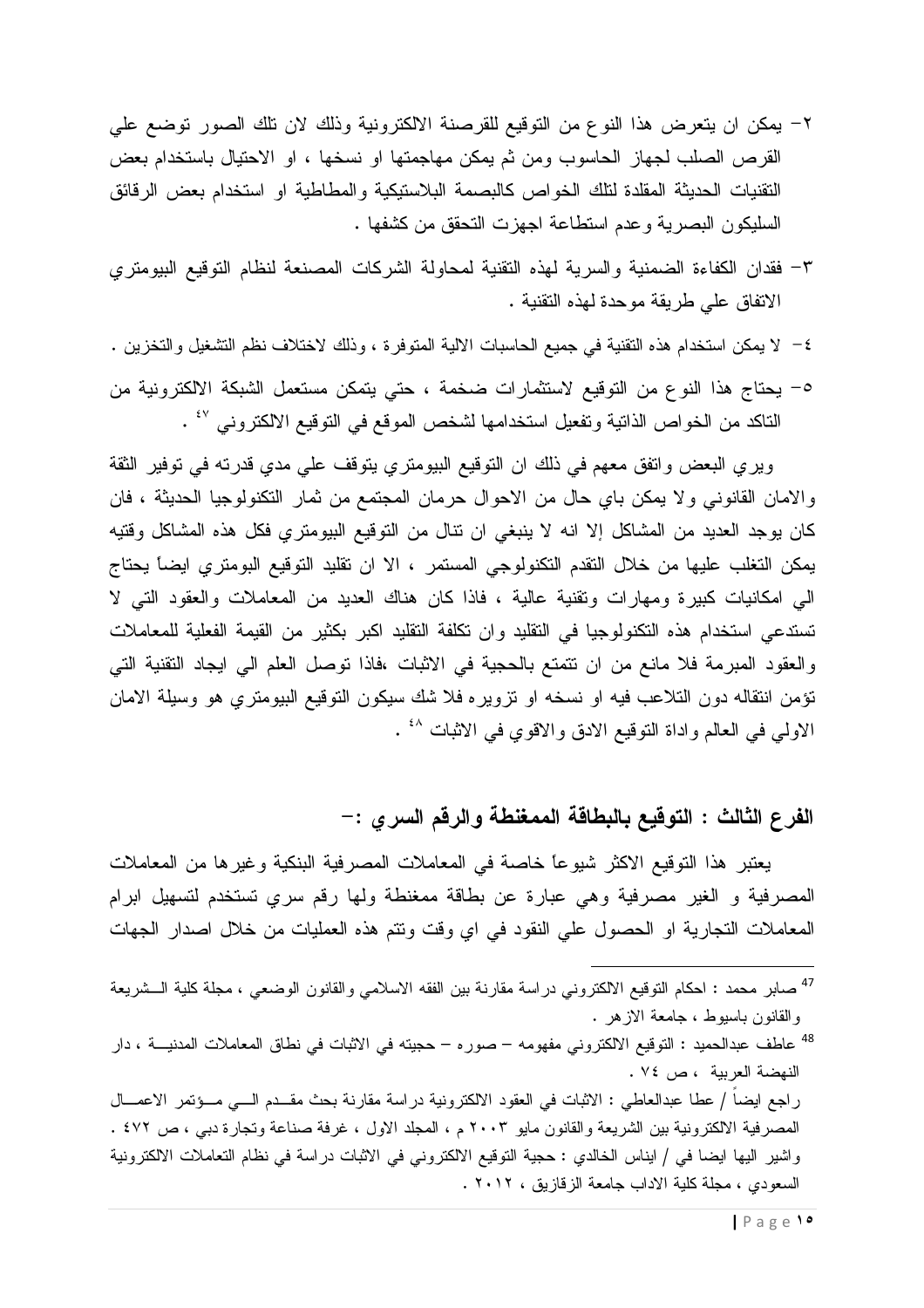المختصة للبطاقات الممغنطة والمدون عليها بيانات العميل وحدود التعامل سواء كانت الجهة المصدرة مصرفية او غير مصرفية ، ونبدا هذه الاجراءات بوضع البطاقة في الجهاز المخصص لها ثم ادخال الرقم السري وهذه العملية تسمى بالتوقيع الالكتروني ثم اتباع التعليمات التي تظهر على الجهاز حتى انهاء الاجراء المطلوب ، ونتميز هذه الصورة من النوقيع الالكتروني بالسهولة والامان ونعطى العميل النُّقة في العملية القانونية المبرمة على حسابه الشخصبي .

وقد اعترف القضاء الفرنسي لهذا التوقيع بحجية كاملة في الاثبات اذا يكفي البنك او الشخص (العميل) ان يقدم الشريط الورقي للعملية المبرمة حتى يثبت الاجراء <sup>٤٩</sup> .

وقد اعترض بعض الفقهاء حول ابرام المعاملات التجارية عن طريق الدفع الالكتروني بالبطاقات الممغنطة حيث ان النوقيع الالكنروني بالبطاقة الممغنطة والرقم السري ينفصل ماديا عن صاحبه فيمكن لاي شخص استخدام البطاقة عند النجاح في الوصول الي الرقم السري الخاص ، ولكن هذا الراي مردود عليه فاذا كان ينفصل مادياً وشكلياً الا انه واقعياً لا ينفصل مادياً لان الرقم السري مسجل بالعقل ولا يمكن لاحد الحصول عليه ، كما ان العميل يمكن ان يتلافي باسرع وقت امكانية استغلال البطاقة الممغنطة عن طريق ان يبادر البنك او الجهة المصدرة لها بالابلاغ عن الفقد وايقاف الدائر ة الالكتر و نبة الخاصة بها بوسائله الفنبة <sup>٥٠</sup> .

فقد نبنت محكمة باريس التجارية بقولها (يعفى الحامل من المسئولية عن الاستعمال غير المشروع للبطاقة بواسطة الغير منذ لحظة اخطاره للبنك المصدر …… لا يعفى من المسئولية عن العمليات المنفذة لدي النجار الذين قاموا بتسليم السلع بناء علي الصك المسروق)<sup>٥٠</sup> ، وايضاً ما اقرنه محكمة النقض الفرنسية عام ١٩٨٩ فقد اشارت الى ان (التوقيع الذي يتم بتلك الاجراءات الحديثة النَّوفيع المعلوماتي يقدم الامان والضمان والثققة التي يقدمها النوفيع الخطي ، بل ۖ قد يفوقه بكثيرٍ من حيث ان الرقم السري للبطاقة البنكية لا يعرفه الا صاحبها)<sup>07</sup> ، ولم يتوقف الموضوع عند ذلك بل ان الجهة المصدرة للبطاقة الممغنطة اصبحت ضامناً لسلامة التوقيع الالكتروني في مواجهة كل من يدخل مع العميل في صفقات الكترونية تجارية بواسطة تلك البطاقات .<sup>07</sup>

- <sup>49</sup> عاطف عبدالحميد : المرجع السابق ، ص ٦٩ . مشار اليه ايضـاً فـي / سعيد قنديل : التوقيع الالكترونـي مفهومه – صـوره – مـجيتة فـي الاثبات بين التدويل والاقتباس ، ٢٠٠٤ ، ص ٦٧ . وقد جاء في حكم محكمة القضاء الفرنسي : S'agissant d'une ouverture de crédit utilisable par fraction,
	- <sup>50</sup> حسن جميعي : المرجع السابق ، ص ٣٦ وما بعدها .
- <sup>51</sup> جميل عبدالباقي : الحماية الجنائية لبطاقات الائتمان الممغنطة در اسة تطبيقية في القضاء الفرنسي و المصري ، دار النهضة العربية ،القاهرة ٢٠٠١، ص ١٧٣ .
- <sup>52</sup> محمد السعيد رشدي : حجية وسائل الاتصال الحديثة في الاثبات ، مؤسسة دار الكتب ،الكويت،١٩٩٨ . مشار اليه في / صابر محمد : احكام النوقيع الالكتروني –دراسة مقارنة بين الفقه الاسلامي والقـــانون الوضـــعي ، مجلَّة كلَّية الشَّريعة والقانون باسيوط ، جامعة الازهر .
- <sup>53</sup> فاروق الاباصيري : الامان القانون والتوقيع الالكتروني ، الاهرام الاقتـــصادي ، العـــدد ١٧٧٢ ، ٢٣ ديـــسمبر  $.74 \rightarrow .7...7$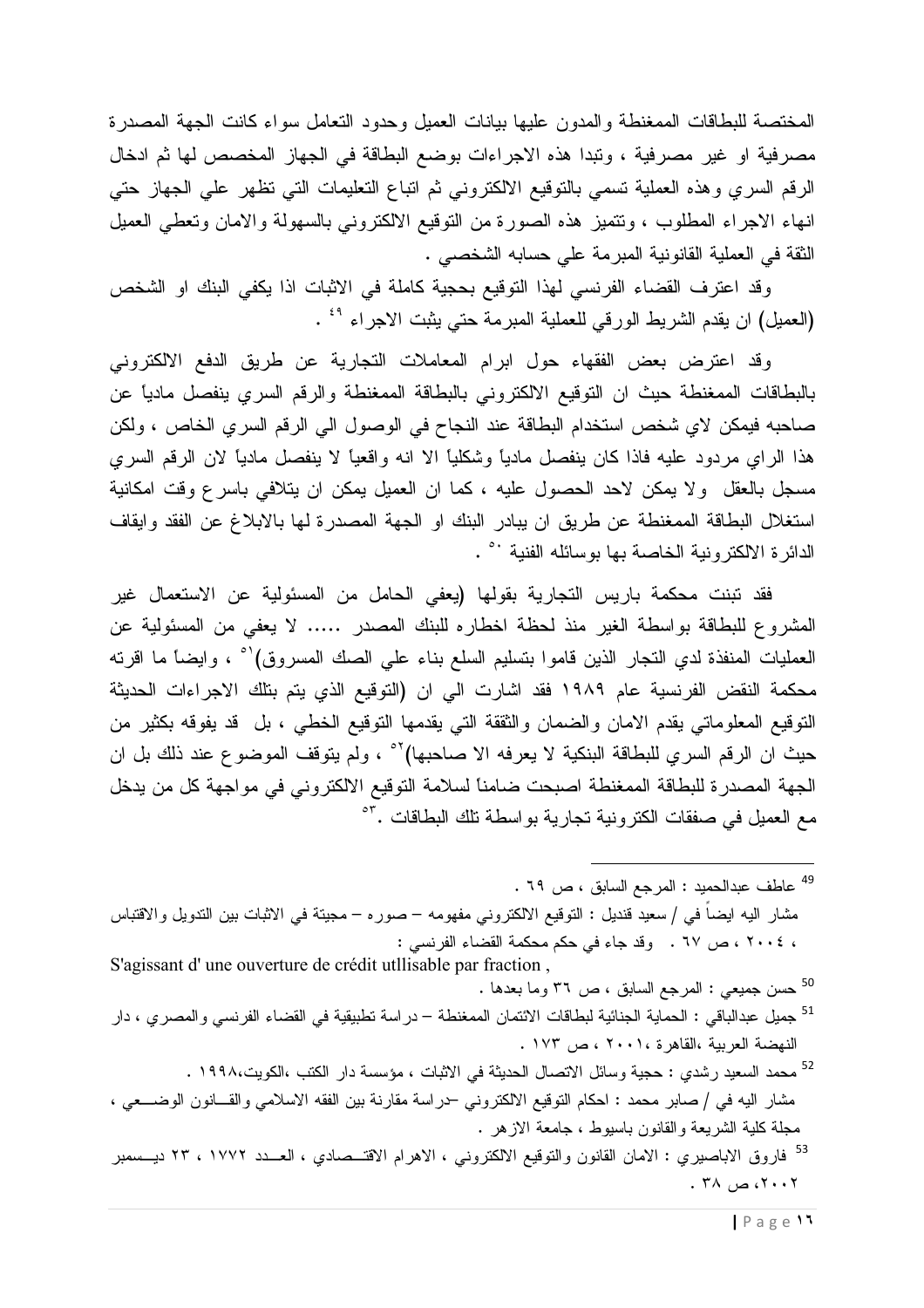الفرع الرابع : التوقيع بالقلم الالكتروني :–

النوفيع بالقلم الالكتروني هو صورة من صور النوفيع الالكتروني التي نتم باستخدام قلم خاص وهو القلم الالكتروني يوقع به علي شاشة الحاسوب علي اختلاف اشكاله طبقا لمواكبة النطور النكنولوجي عن طريق برامج محددة لذلك ويكون ذلك عن طريق تسجيل الشخص توقيعه في البداية باكثر من مرة و شكل ، ثم يحفظ التوقيع على البرنامج فهو بذلك خزن نوقيعه بطريقة التشفير فيقوم البرنامج بمعالجة التوقيع وقياس خصائصه من حيث الشكل والحجم والدوائر والنقاط والالتواءات و درجة الضغط على القلم وغير ذلك مما قد ينوفر من نقنيات فنية للامان ، ويكون هو الاساس لمطابقة اي نوفيع بعد ذلك للناكد من شخص الموقع واضفاء اثبات وحجية قانونية للمستند الموقع .<sup>ء</sup>°

وقد ذهب الفقه الى انه يعاب على هذه الصورة من صور التوقيع الالكتروني انها تحتاج الى جهاز حاسب الى ذي مواصفات خاصة تمكنه من اداء مهمته الامر الذي يجعل الجهاز غالي الثمن وايضاً ان ذلك التوقيع لا يحقق الامان الكافي حيث انه يمكن اختراق البرنامج واصطناع مستندات موقعة و مواجهة صاحب التوقيع دون علمه بها كما انها في كثير من الاحيان لا يعبر عن شخصية صاحبه وهويته مما قد يؤدي الى فقدان المستند حجبته في الاثبات .<sup>00</sup>

إلا يمكن رؤية ان هذا الراي مردود عليه لانه في ظل النطور النكنولوجي السريع اصبحت الاجهزة ذي مواصفات ونقنيات عالية قد نتخطى نلك النقنية بمراحل ولم نصبح بباهظة النكاليف بالمقارنة بالصور الاخري .

وايضاً انه في ظل قانون نتظيم التوقيع الالكتروني رقم ١٥ لسنة ٢٠٠٤ في مادته ٤ فقرة أ التي نصت على انه " لهيئة نتمية وصناعة نكنولوجيا المعلومات اصدار وتجديد التراخيص اللازمة لمزاولة انشطة خدمات النوقيع الالكتروني وغير من الانشطة في مجال المعـــاملات الالكترونيـــة وصـــناعة نكنولوجيا المعلومات وذلك وفقا لاحكام القوانين واللوائح المنظمة لها " وفي الفقرة ب على انه "تحديد معايير منظومة النوفيع الالكتروني بما يؤدي الى ضبط مواصفاتها الفنية " وفي الفقرة ط على انــــه " ايداع وقيد وتسجيل النسخ الالصلية لبرامج الحاسب الالي وقواعد البيانات التي نتقدم بها الجهــات او الافراد الناشرون والطابعون والمنتجون لمها للكحافظة على حقوق الملكيسة الفكريسة وغيرهسا مسن الحقوق". "

ر لجع ايضا / ايناس الخالدي : حجية التوقيع الالكتروني في الاثبات – المرجع السابق . <sup>56</sup> قانون تنظيم التوقيع الالكتروني المصرى ، المرجع السابق ، المادة ٤ فقرة أ – ب – ط .

<sup>&</sup>lt;sup>54</sup> ابراهيم الدسوقي ابوالليل : التوقيع الالكتروني ومدي حجيته في الاثبات – دراسة مقارنة ، بحــث مقــدم لمــؤمتمر القانون والحاسوب المنعقد من ١٢ الى ١٤ بوليو ٢٠٠٤ ، كلية الحقوق جامعة اليرموك ، الاردن ، ص ٦ . راجع ايضاً / عاطف عبدالحميد : النوفيع الالكتروني مفهومه− صورة− حجيته في الاثبات في نطـــاق المعــــاملات المدنية ، المرجع السابق ، ص ٦٧ . <sup>55</sup> عاطف عبدالحميد : المرجع السابق ، ص 79 .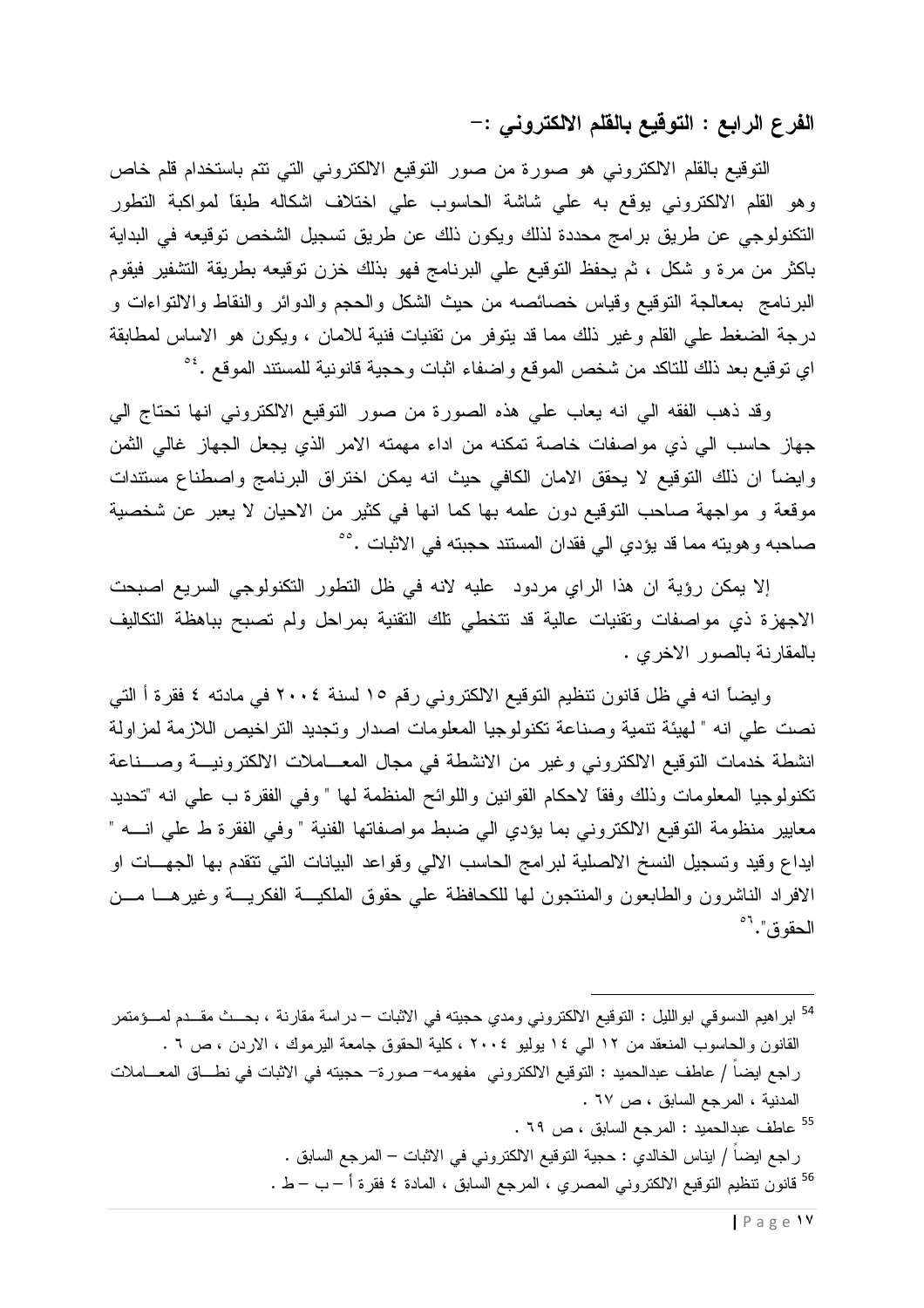مما سبق يتضح ان القانون وضع الضوابط التي نتظم التوقيع الالكتروني واعطى لهيئة نتمية وصناعة تكنولوجيا المعلومات الصلاحيات الفنية من اصدار نراخيص ووضع معايير وضبط مواصفات فنية وايداع وقيد وتسجيل النسخ الاصلية لبرامج الحاسب الالي وبنطبيق كل ذلك على النوفيع بالقلم الالكتروني نجد انه قد منح اساليب الامان الكافيه للحفاظ على حجيته في الاثبات ، فجهة النوثيق هي الوسيط الامني لضمان سلامة النوقيع وايضاً الاستناد اليها كاحد وسائل الاثبات باعتبارها هي الوسيط الرئيسي لضمان سلامة المعاملة .

#### الفرع الخامس: التوقيع الالكتروني المنطقي :

ما تم ذكره من صور التوقيع الالكتروني السابقة هي ليست على سبيل الحصر ، ففي ظل النطور النكنولوجي السريع قد يظهر الحديد من الاساليب والنقنيات النكنولوجية التي قد نكون اكثر امانا وسرعة ودقة ومعه نحن نري ان نفتح المجال واسعًا وان نطلق يد القضاء في تحديد وسيلة الاثبات التي نتناسب مع ظروف كل واقعة ومتطلباتها مع الرجوع الخبراء المتخصصين.

#### المطلب الرابع : ديمومة التوقيع :

بتعلق هذا الشرط أساسا بحفظ محتوي المحرر ومفاده عدم زوال النوفيع الا بزوال الالنزام او انقضاء الحق ، هذه الاستمرارية التي تتعلق بدورها بوظيفتي التوقيع اي تعيين صاحب التوقيع وتاكيد الالتزام بما ورد في العقد، فمتى بقى التوقيع قائما ومحفوظا تحققت الوظيفتين <sup>٥٧</sup> ، وعقود التامين نتميز بانها عقود قصيرة ومتوسطة وطويلة الاجل اي قد يستمر العقد اكثر من عشرون عام ومعه يجب نوفير الحماية الكاملة طويلة الاجل عن طريق ما يسمى بالارشفة الالكترونية كما يجب ان يمنحها القانون الشر عية القانونية كوسيلة للاثبات.

لقد اقرت المادة ٦ من قانون المعاملات الالكترونية الاردنبي ان طباعة المعاملة المجراه بواسطة وسائل الكترونية بواسطة المرسل الية وتقديمها كمستخرج يفى بالالتزام التى نقرره التشريعات الخاصة حين نتطلب نقديم المستند او المعاملة بصورة خطية ، لكن هذة السجلات نعتبر غير ملزمة للمرسل اليه ان عجز عن طباعتها او تخزينها والاحتفاظ بها بسلوك صادر عن المرسل ذاته ، ولتوضيح هذة الفكرة فان المرسل قد برسل رسالة معلومات الى المرسل اليه بالبريد الالكتروني ، فان افترضنا ان تقنية الارسال تمنع المرسل الية من الاحتفاظ بالرسالة وتخزينها واسترجعها ورقيا فان هذة الرسالة لا تكون ملز مة للمر سل الية .

<sup>&</sup>lt;sup>57</sup> محمد حسين منصور ، قانون الاثبات ، الاسكندرية ، الدار الجامعية الجديدة ، طبعة ٢٠٠٢ ، صفحة ٨٢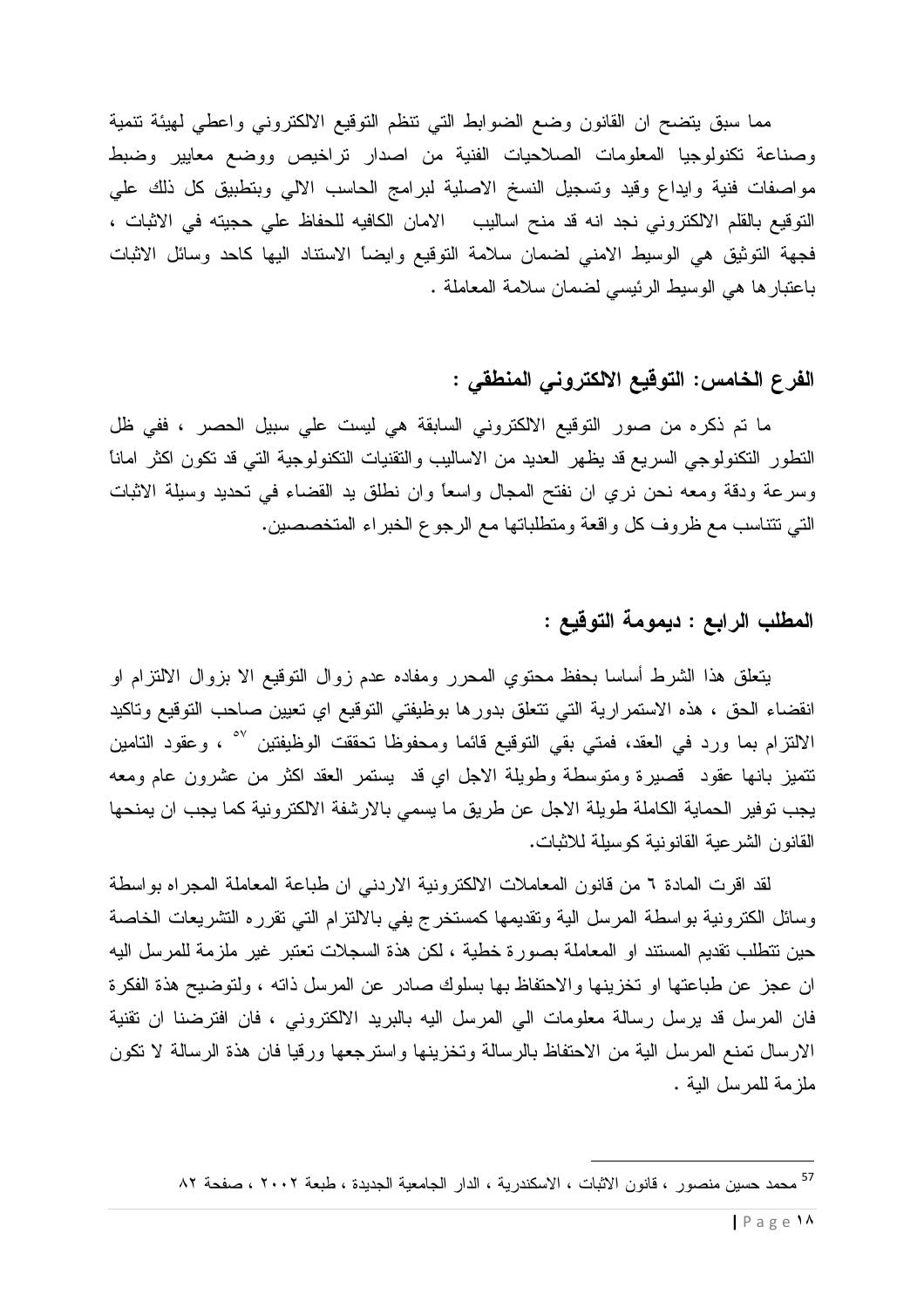# المبحث الثالث: الصور التكنولوجية الحديثة للتأمين الإلكتروني

وبعد كل ما سبق لا يمكن اهمال اهمية التوقيع الالكتروني بالنسبة للتامين الالكتروني في مجمله على كافة صوره واشكاله ومن هنا بمكن ان نتطرق الى بعض الصور النكنولوجية المتقدمة المتوقع ان تحدث ثور ة في مجال التأمين الالكتروني ومنها :–

## المطلب الاول : التأمين الرقمي :

يمكن تعريف التامين الرقمي هو عملية تحول العملية التأمينة بالكامل الى التأمين الالكتروني الرقمي وهو يمكن ان يكون عبارة عن استخدام لوغاريتمات رياضية او رموز توضع على محرر رقمي ويكون عبارة عن رسالة بيانات تتضمن معلومات نتشأ أو ندمج أو نخزن أو نرسل أو نستتقبل كلياً أو جزئياً بوسيلة الكترونية رقمية أو بأية وسيلة أخرى مشابهة لاتمام حوكمة البيع وهو من العمليات النكنولوجية المتطورة جداً والتي ستساعد على سهولة الاجراءات وسرعتها .

فحسب معهد البحوث الرقمية في العاصمة البولندية دبلن فان النكنولوجيا المالية هي عبارة عن الاختراعات والابنكارات النكنولوجية الحديثة في مجالات القطاعات المالية ونشمل بالبطبع البرامج الرقمية ^°.

وقد عرفت ايضاً لجنة بازل للرقابة المصرفية التكنولوجيا المالية بانها اي تكنولوجيا او ابتكار مالي بنتج عنه نموذج اعمال او عملية او منتج جديد له تاثير على الاسواق والمؤسسات المالية <sup>٥٩</sup>.

وبالنالي فان النكنولوجيا المالية هي مصطلح شامل يضم الجانب النكنولوجي والمالي وايضا نقول ان التامين الالكتروني الرمي هو مصطلح شامل يضم الجانب الفني والمالي والنسويقي ايضا لما له اهمية كبيرة في مجال التامين .

وبالرجوع الى الارقام والحسابات وهي لغة العصر نجد ان النامين النكنولوجي استقطب خلال عام ۲۰۱۷ ملیاران و ۱۳٤ ملیون دولار فی حین ان سجل فی عام ۲۰۱۲ ملیار و ۱۷۹۷ ملیون دولار ومن ثم فان روؤس الاموال في مجال التامين التكنولوجي في نزايد كبير مستمر وهو يعكس التوجه السر يع للشر كات نحو ر قمنة التامين و جعل النكنو لو جية هي اساس المعاملات التامينة ``.

- <sup>59</sup> وهيبة عبدالرحيم : المرجع السابق .
- <sup>60</sup> و هيبة عبدالرحيم : المرجع السابق .

<sup>&</sup>lt;sup>58</sup> وهيبة عبدالرحيم : توجهات النكنولوجيا المالية علي ضوء تجارب شركات ناجحة ، مجلة الاجتهاد للدرسات القانونية والاقتصادية ،العدد ١٥ .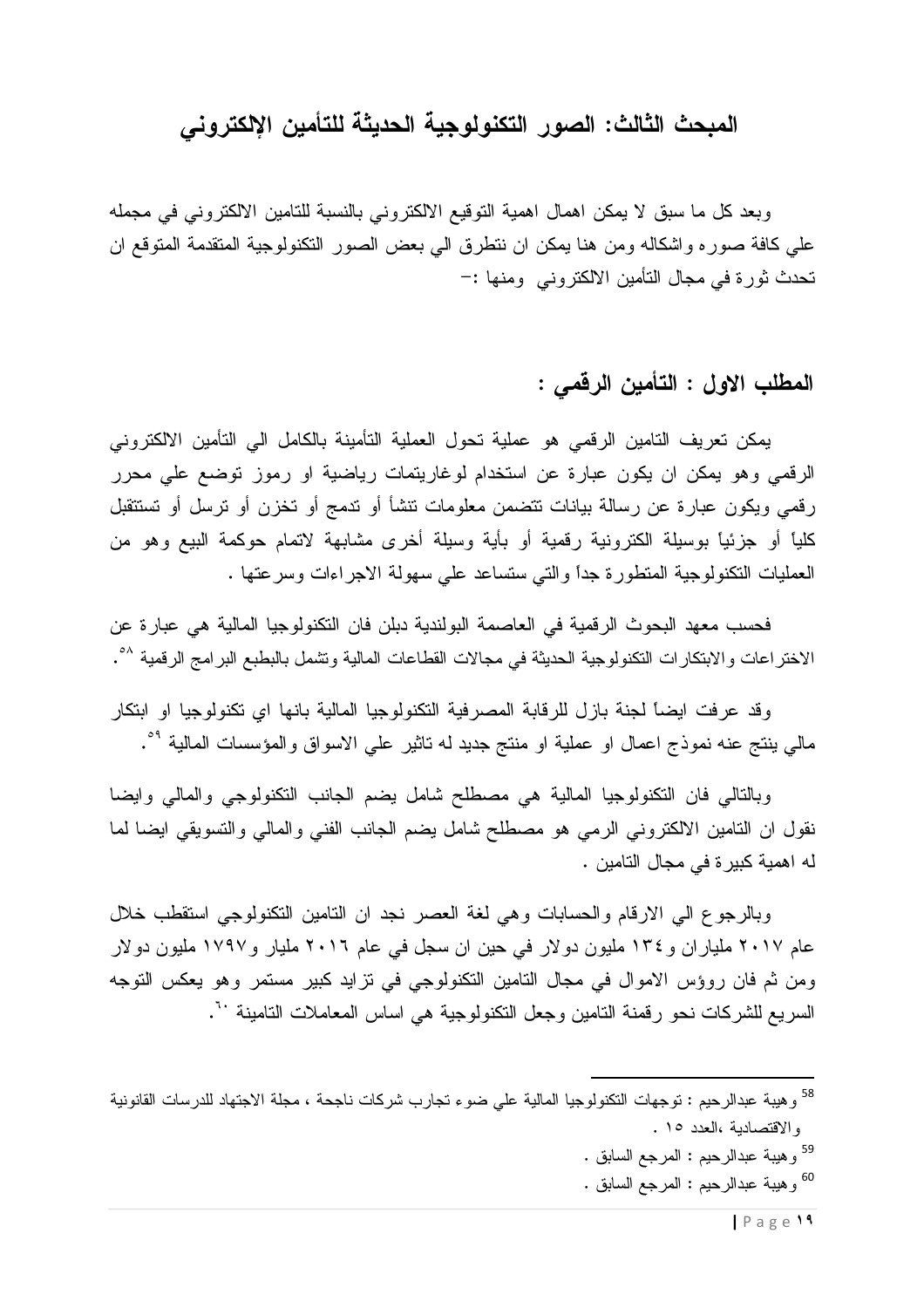المطلب الثاني : البلوك تشبن :

البلوك نتشين او سلسلة الكتل هو اكبر سجل رقمي موزع ومفتوح يسمح بنقل اصل الملكية من طرف الى اخر في الوقت نفسه، دون الحاجة الى وسيط مع تحقيق درجة عالية من الامان لعملية النحويل في مواجهة محاولات الغش او النلاعب ويشترك في هذا السجل جميع الافراد حول العالم، وبمكن اعتبار ة اكبر قاعدة ببانات عالمبة ببن الافر اد<sup>71</sup>.

كما يمكن تعريفه بمفهوم بسيط هو الوسيط الالكتروني الرقمي اللامركزي لنقل القيم المادية ،لا شك أن هذه التكنولوجيا الدقيقة بالغة التعقيد في نكوينها هي أداة ثورة الأقتصاد الرقمي العالمي في العصر الحديث ونتلخص فكرتها في أن كل شخص حول العالم يكون له محفظة الكترونية بها كل ما بملك من مدخرات مالية وأصول يستطيع من خلالها البيع والشراء ونقل الاموال وملكيات الاصول بدون النوجه الى اي من الجهات الموثقة المعتاد النوجه اليها حالياً من بنوك وشهر عقاري وغيرها ولا يقتصر على مكان بعينه فالعالم مفتوح امام الجميع.

تتميز هذه التقنية باللامركزية فهى تخلصنا من القيود الرونينية والزمنية والمكانية بالاضافة الىي انها نقضي على الفساد الأداري والإهمال ، وهي في نكوينها عبارة عن قاعدة بيانات عالمية غير مركزية مؤمنه بشكل بالغ النعقيد يصعب اختراقه أو النلاعب بمحفظة أي من مستخدميه لأنها محققة ومرئية أمام الجميع وبتشفير الشخصيات للحفاظ على الخصوصية ، يسهل من خلالها البيع والشراء ونقل الملكيات والاموال عن طريق العملة الخاصة بها وهي Bitcoin والتي من المفترض ان يكون لمها احتياطي نقدي عالمي وبالطبع بدات العديد من الدول في تقنين استخدام تلك العملة ، هذه التقنية توفر السرعة والثقة والامان للمستخدمين و يصعب الناثير على اقتصاد الاشخاص المستخدمين نظراً لشمولية رؤية وحفظ العمليات المنفذة من خلالها حول العالم .

ولكن كيف بمكن ان تكون علاقتها بصناعة التأمين ؟ بالطبع اذا كنا نتحدث عن الاقتصاد الرقمي فلابد أن بتبعة تأمين الكتروني رقمي وهو سوف بكون له رؤية ومنظور مختلف تماماً عما بشهده سوق التأمين حالباً.

شركات التامين هي قوة اقتصادية غير مصرفية كبيرة لها قواعدها وانظمتها وقوانينها التي تنظمها وقد تختلف الانظمة التأمينية من شركة الى اخرى لتحقق التميز وجذب العملاء ، والعميل الذي يبحث عن النأمين قد يحتار فيما يعرض عليه من انظمة وايضاً قد لا يتعرف على اغلب الانظمة التي نقدمها الشركات والفروق الجوهرية بينهما لتفضيل احداهما على الاخري بالاضافة الى اللبس وسوء الظن نتيجة عدم فهم بعض نصوص الوثائق او اختلافها بين الشركات والتي قد تكون سبب التفاوت القيمي في الوثائق من شركة الى اخرى .

<sup>&</sup>lt;sup>61</sup> ايهاب خليفة : الثورة التكنولوجية القادمة في عالم المال والادارة، مركز المستقبل للابحاث والدراسات المتقدمة،العدد  $. 7.11/T/T. c T$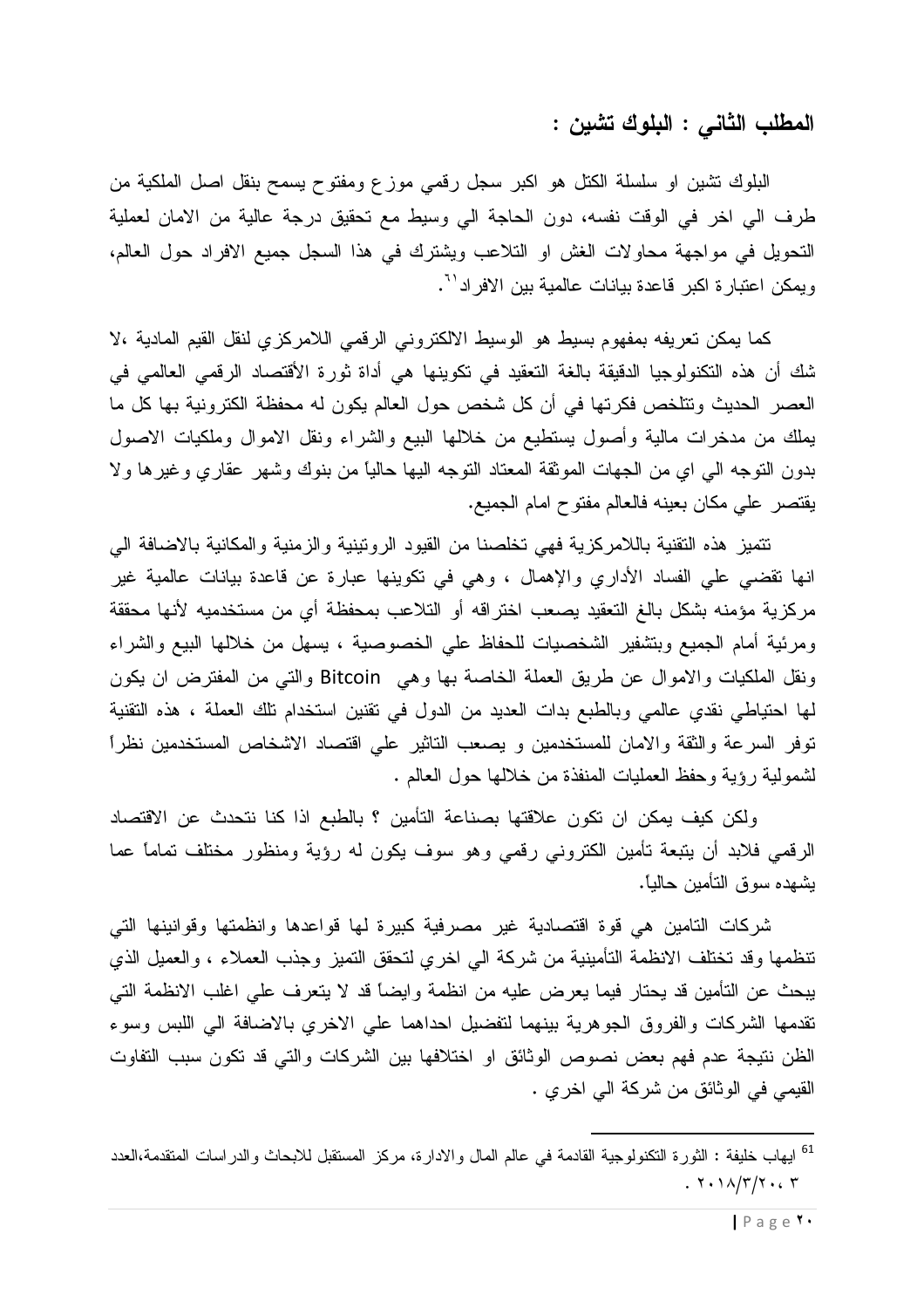فنحن نر ي ان البلوك نشين ان كان امامه الكثير الاستخدامه في الحديد من الامور إلا انه هو اكثر النقنيات افادة لصناعة التأمين فمن خلال نلك النقنية وغيرها نكون شركات النامين وانظمتها على مرئ جميع العملاء المستخدمين فيمكن للعميل بسهوله ان يتعرف على الشركات وعدد عملائها وقوتها الاقتصادية وانظمتها وما نقدمه من خدمات وسرعتها في الأداء وانفاذ العمليات ، وكشف اي تلاعب او سوء فهم لأنه ببساطه يمكن أن يستفسر عن الوثيقة من خلال موظفي الشركات أو الوسطاء التأمينين المستقلين الالكترونين وكذلك سرعة الإجراءات في صرف التعويضات وصرف المستحقات ، كل هذه الاشياء هي أعمدة قيام صناعة التأمين ونقيم الشركات واساس الاختيار والنميز للعملاء .

وبالنالي صناعة النأمين سيتغير منظهورها وتتطور بشكل كبير، لأن نلك النكنولوجيا سوف تخلق نوع شرس جديد من المنافسة بين شركات التأمين وهو التفكير المتطور لأبتكار برامج وأنظمة جديدة مستمرة ومتسارعه تجذب العملاء و العمل علي تطوير المنظومة الادارية وتحسين كفائتها لأنه لن يكون هناك أي مجال للتخاذل أو الضعف فالسوق لن يرحم الضعيف بالأضافة الى توفير الثقة والشفافية والأمان للعملاء ، وبالطبع التسويق التأميني سيختلف نمامًا عما هو الأن ، وايضاً نلك الأمور تحتاج الى نطور نشريعي يواكب السرعة التكنولوجية ويحفظ الحق في اللجوء الى القضاء في حالة النزاع وهو ما سيختلف تمامًا طبقًا للنقدم التكنولوجي الحديث .

ان كانت تلك التقنية تحتاج الى الكثير من الوقت للتطبيق في مجتماعنا إلا انه يمكن الاعداد والتأسيس للقواعد المنظمة لها من الان ، فالرؤية المستقبلية عند وضع قاعدة منشئة هي مقياس الاستمرارية والكفاءة وهو ما يجب ان نسعى اليه <sup>٢٠</sup>.

## المطلب الثالث : الايثيريوم والتأمين الالكتروني :

اذا نطرقنا الايثيريوم فبالطبع نتحدث عن احد اذرع البلوك تشين وهي عبارة عن عملة نقدية ولكن ليس استخدامها كعملة افتراضية فقط وانما تستخدم كعملة تقدم عقود ذكية لالغاء الاحتياج البي طرف ثالث وهي بالطبع احد ادوات التامين الالكتروني مستقبلا، وهذة العملة قام فيتاليك بونرين بتقديمها عام ٢٠١٣، وان فكرة اقامة عقد هنا هو توثيق ملكية او حق الاطراف في اثبات انتقال الملكية او العلاقة العقدية اذا كانت العلاقة العقدية خدمية، فاذا كان اساس العلاقة العقدية هو الثقة بين الاطراف او حفظ الحقوق في حالة الاختلاف بين الاطراف للجوء للجهات المحكمة، فان فكرة العقود الذكية في استخدام تكنولوجيا البلوك تشين هي توثيق المعلومات بين الاطراف داخل فاعدة بيانات واحدة ونكون مفتوحة للاطلاع عليها، وهي نحل محل الطرف الثالث الدولة بنوثيق العقد وذلك عن

<sup>&</sup>lt;sup>62</sup> عمر حلمي : جريدة المال ، منشور بتاريخ ٢٠١٨/١٢/٢٩ .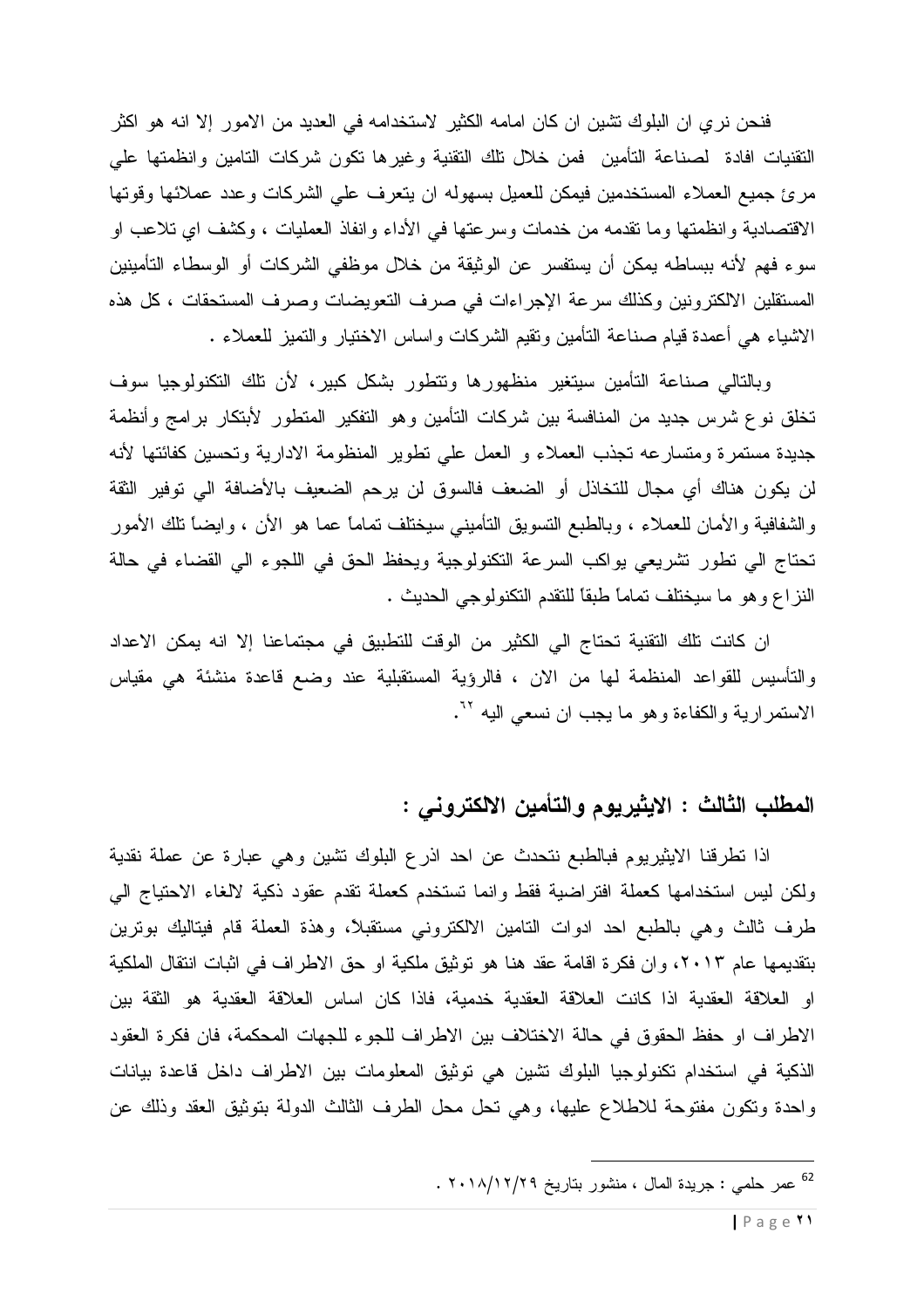طريق مراجعة دفتر العقود المسجل في البلوك نتثىين ثم نقوم بالتحقق منن عملية البيع او انتقال الحق، ويكون دفتر العقود محدث باستمرار باعتماد تكنولوجيا البلوك تشين<sup>7</sup>".

ولا شك ان التوقيع الالكتروني باختلاف صورة هو اللاعب الرئيسي في هذة العملية وغيرها من العمليات الالكتروني الاخرى، لانه هو الاداة في اضفاء حجية الاثبات ونسبة المعاملة الالكترونية الى اصحابها الاصليين لاي معاملة الكترونية امام الجهات المحققة في حالة حدوث نزاع فني او نقني او قضائي .

# المطلب الرابع : الذكاء الاصطناعى :

نتعدد صور واشكال التكنولوجيا الحديثة وذلك بسبب النطور العلمى الهائل الذى يجتاح العالم، و لا يمكن اهمال الدور الكبير للتكنولوجيا الالكترونية باعتبارها احد اهم عناصر ذلك التقدم في العصر الحالي، وكما تطرفنا الى البلوك نتثبين يمكن ان نتطرق ايضاً إالى ما يسمى (بالذكاء الاصطناعي) فتلك النكنولوجيا يمكن تعريفها بانها ذلك العلم الذى يستخدم الالات والروبوتات المبرمجة اوتوماتيكيا والمحسنة رقمياً لتحقيق الدقة وأعلى مستوى من الانتاجية وذلك لتكون الالة قادرة على محاكاة العقل البشري وطريقة عمله، فلقد اصبحت فكرة دمج الذكاء الاصطناعي في مختلف التخصصصات والعلوم امراً ضرورياً لنطوير الخدمات وزيادة الانتاجية ورفع الكفاءة، ويمن باستخدام نلك النكنولوجيا ان نتفوق علي العنصر البشري بل يمكن ان نضاهي مستوي اداء الخبراء والمحترفين بالقيام بمهام محددة. يعمل الذكاء الاصطناعي من خلال مجموعة متنوعة من الادوات التي التي تقوم باجراء تحليلات ومعالجة النصوص والفديوهات والصور في شتي الموضوعات حيث يتم استخدامها لاداء واجبات العنصر البشري وحل المشاكل المتعلقة باي من هذة الموضوعات.

يقدم الذكاء الاصطناعي لمجال التأمين مجموعة من المزايا التي تعمل على نبسيط ونسهيل العمليات الاجرائية فيقدم المساعدة لشركات النامين والوسطاء وحاملي وثائق النأمين من حيث زيادة الكفاءة وسرعة حجم نبادل المعلومات وكذلك سرعة انجاز النعويضات وصرفها والمقاصة بين الشركات، ويمكن ايصــأ ان يساهم في تقييم الخطر بطريقة اكثر دقة <sup>٢٠</sup>.

النَّوفيع الالكتروني في تلك التكنولوجيا هو احد الثمات التي تميز الروبوتات وبعضها البعض، فما يميز الروبوت هو البصمة الالكترونية التي يتم تشفيره بها، وايضاً العمليات والاجراءات المستخدمة في العملية التامينية بالكامل تحتاج الى ما يميزها عن طريق تكنولوجيا التوقيع الالكتروني التي يمكن الرجو ع اليها في حالة اي نزاع قد ينشئ .

<sup>&</sup>lt;sup>63</sup> مصطفى النمر : بلوك نشين نحو افاق جديدة للحوكمة، المعهد المصري للدرسات، ١٧/١١/١/١٠٧. <sup>64</sup> نشرة الاتحاد المصرى للتأمين –الذكاء الاصطناعي واثره على صناعة التأمين– عدد ٦٨ .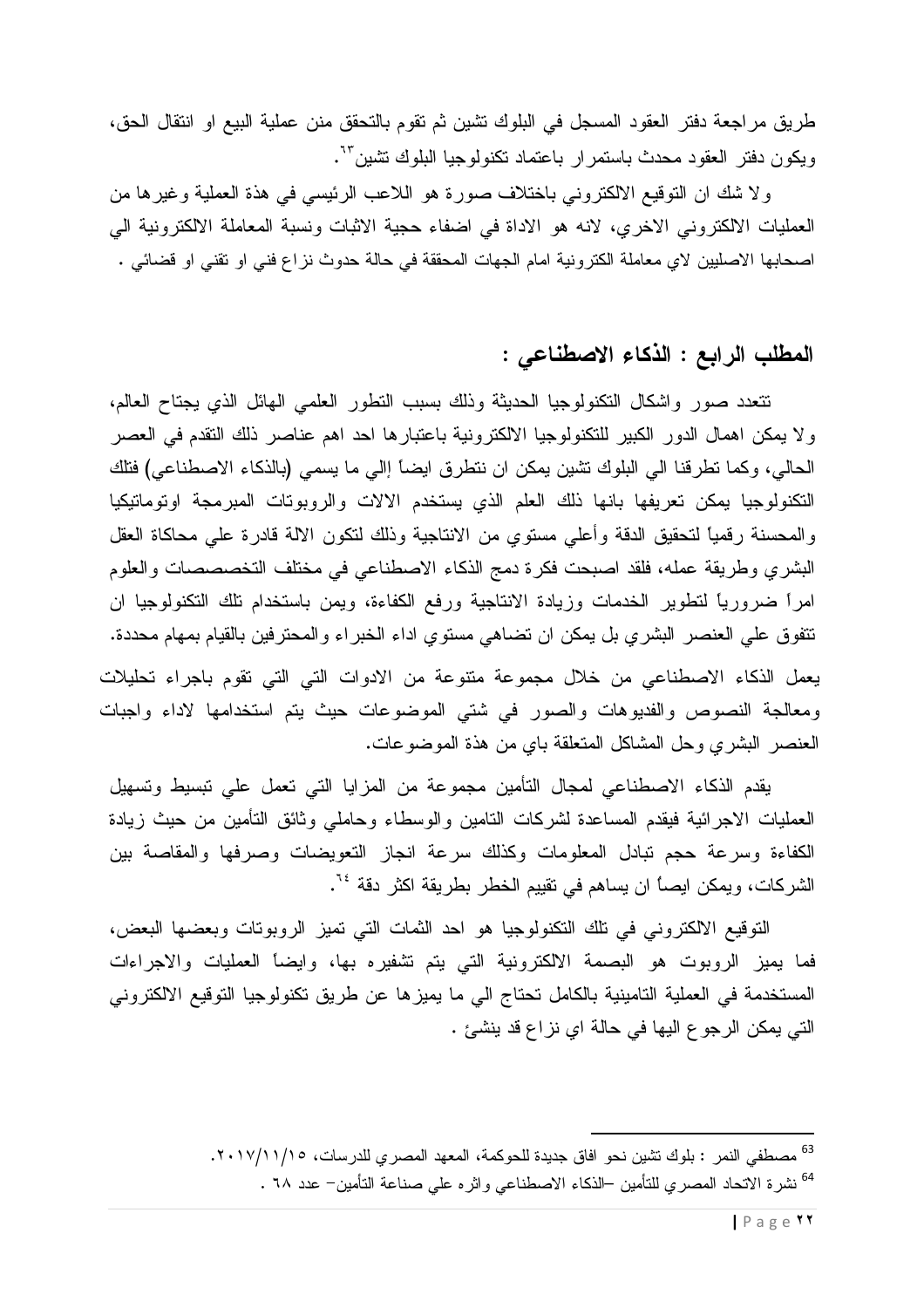#### الخاتمة

في نهاية بحثنا نود أن نكون قد قدمنا رؤية بحثية مثمرة ليست بالاخيرة لاننا كما تعلمنا من علماءنا أن العلم لا يتوقف عند بحث، وأن أي بحث علمي ما هو إلا نواة لرؤية بحثية جديدة قد تعدل او نطور او نبنكر فكرة جديدة بهدف اثراء المجتمع العلمي والفكري ونقدمة .

فبعد أن عرضنا فب هذا البحث النوقيع الإلكتروني في عقود التأمين الإلكتروني من منظور متخصص لقاعدة قانونية لا يمكن إغفالها ولكن تحتاج إلى المزيد من الجهد والبحث لتواكب التطور النكنولوجي المتسارع، ولا شك أن النوفيع الإلكتروني هو احد أعمدة العلاقات العقدية الإلكترونية لانها تبحث عن الحفاظ على حقوق جميع الاطراف وتحفظ حق اللجوء إلى الجهات المختصة للفصل في أي نزاع قد ينشئ .

فقد نطرفنا في هذا البحث الى مفهوم التأمين كونه متداخل به العديد من من العلوم منها علم الاقتصاد التطبيقي والعلوم الاجتماعية والقانونية وان هذا التداخل يوضح أن مصطلح التأمين الالكتروني هو مصطلح واسع وأشمل من أن يقتصر على بحث و رؤية واحدة في احد العلوم .

وبينا مفهوم النَّامين من نظر الفقة والقانون ، ثم انتقلنا سريعًا إلى مفهوم إلكتروني والسجل الإلكتروني لنكون وضعنا الدائرة حول حول اهيمة وضع نعريف دقيق لمصطلح النأمين الالكتروني، فالتأمين الالكتروني هو مصطلح جديد يجب وضع مفهوم شامل يمكن الاستناد اليه وهو ما اوضحناه عند استحداث مفهوم للتأمين الإلكتروني وهو ذلك التأمين الذي يتم عن طريق الادوات المنطقية الالكتر ونبة .

ولان التوقيع هو النقطة الجوهرية لإثبات حرية التعبير عن الارادة وهو اساس اي علاقة عقدية لأنه يعبر عن علم الموقع بمضمون السند وموافقته على محتواه فقد نطرقنا إلى نعريفة كبداية اساسية للىحث.

واذا تحدثنا عن التوقيع الإلكتروني باعتباره هو الاسلوب الاحدث الذي يتوافق مع التطور النكنولوجي الحالي وهو الانسب للاستخدام في عقود النأمين الإلكترونية،فالبطبع وجب نوضيح مفهوم النوفيع الالكتروني في التشريعات المختلفة وفق ما تم بيانه، ويفيد توحيد مفهوم النوقيع الإلكتروني في بيان الرؤية القانونية في حالة إبرام علاقة عقدية خارج نطاق الدولة عبر الوسائل الإلكترونية، والتي ستكون اكثر استخداماً في عقود التأمين الإلكتروني .

ثم بينا صور واشكال التوقيع الإلكتروني التي يمكن ان تستخدم في التأمين الإلكتروني وأهميتها وعبوبها والاكثر استخداماً منها، لنعطى رؤية حول أهمية البحث عن حلول جوهرية لصور واشكال النوفيع الإلكتروني الغير مفعلة لوجود مشاكل نقنية ومادية عند استخدامها.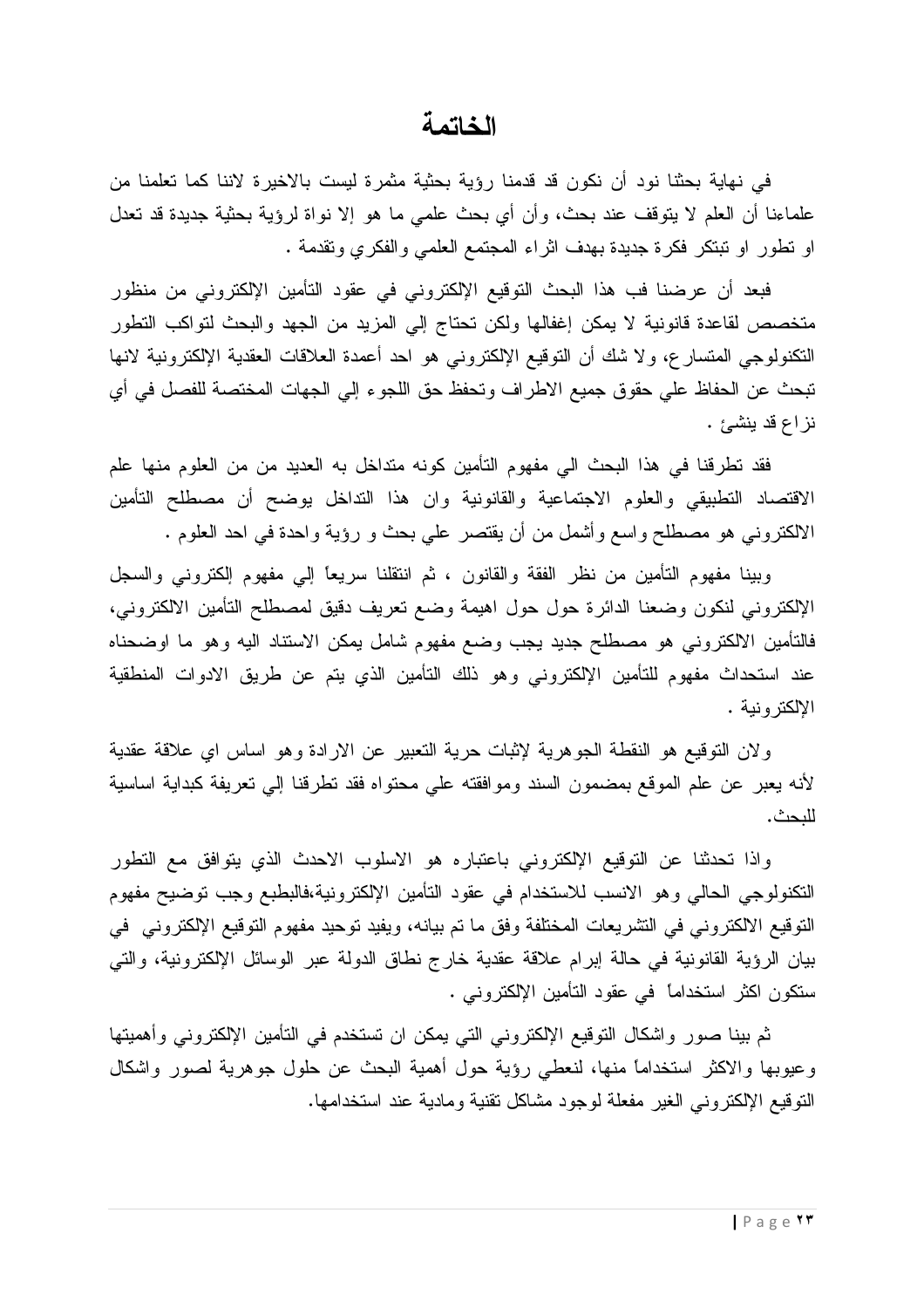وقد وضحنا سريعا صور النقدم النكنولوجي الذي بالطبع سندخل في التأمين الإلكتروني لتسهيل ونيسير وسرعة العملية التأمينية بأكملها ومنها البلوك نتثىين وعملة الايثيريوم العقدية والذكاء الاصطناعي .

وفي النهاية لا يسعنا إلا ان نحمد الله سبحانه وتعالى الذي وفقنا الى نقديم ذلك البحث وان نلك هي إلا نُمرة جهد بحثي شاق جداً فلم يكن بالجهد اليسير .

لذا نرجوا من الله ان نكون رحلة ممتعة وشيقة في القراءة، وكذلك نرجوا أن نكون قد ارتقت بدرجات العقل والفكر البحثي، واخيراً ان يكون هذا البحث قد نال تقديركم وإعجابكم .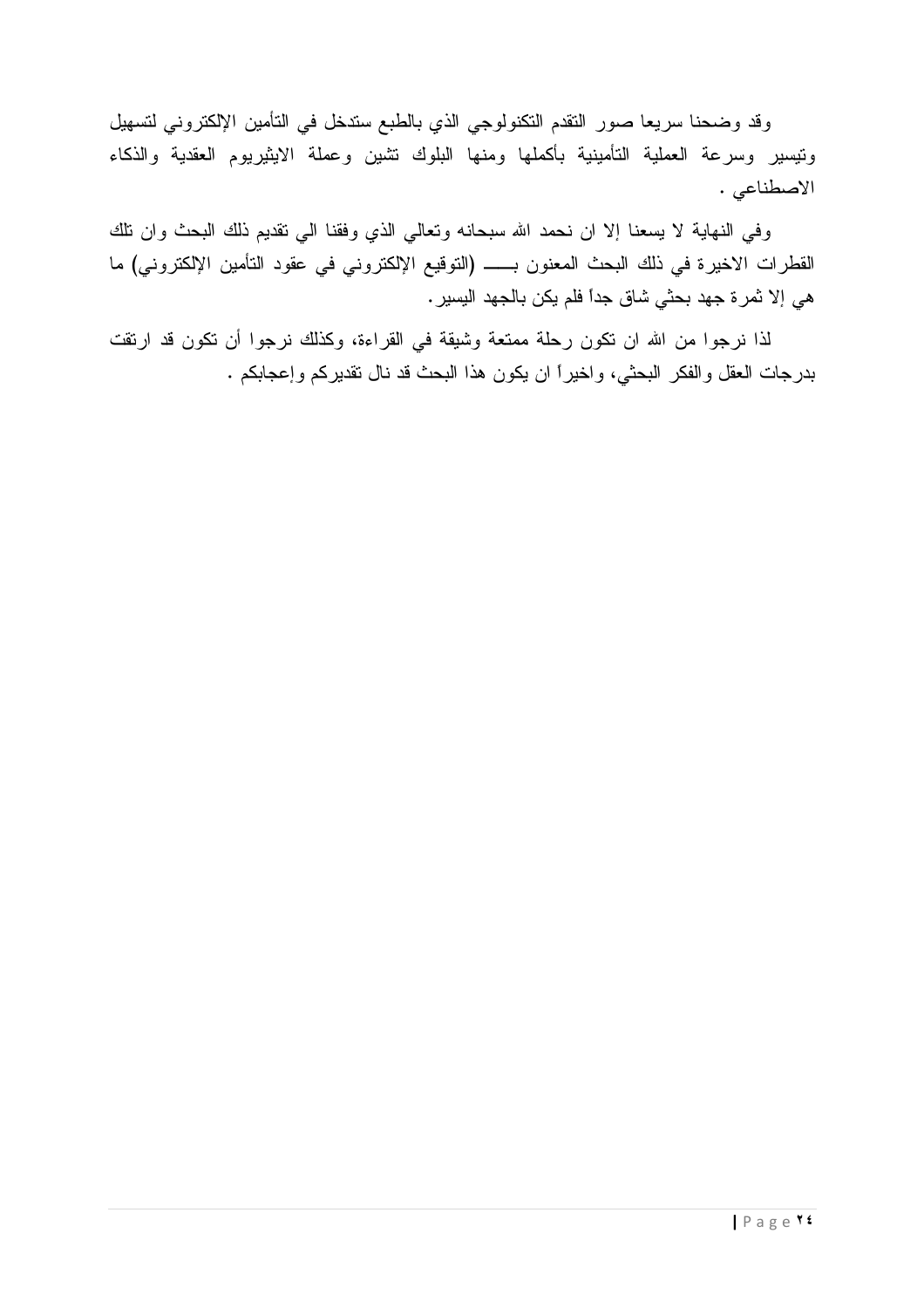# نتائج البحث

- ١–بجب تحديد نوع القسم العلمي عند التحدث عن (التأمين الإلكتروني) بإعتبارة مصطلح شامل يشمل العديد من العلوم سواء علم الاقتصاد التطبيقي او العلوم الاجتماعية او القانونية وغيرها من العلوم التي يمكن ان تدخل في صناعة التأمين.
- ٢–يجب وضع مفهوم دقيق لمصطلح التأمين الإلكتروني حتي يمكن تحديد نوع التكنولوجيا المستخدمة في نلك العملية و وضع الضوابط والقواعد المنظمة لها.
- ٣- التوقيع الإلكتروني هو احد أعمدة العلاقة العقدية في العملية التأمينية للحفاظ على حقوق جميع الاطراف من حيث المدد وبدء السريان وشكل النعاقد أو طلبات انهاء النعاقد وغيرها، ومن ثم فإن النوقيع الإلكتروني هو جوهر النامين الإلكتروني .
- ٤–تنقيق مفهوم التوقيع الإلكتروني والمفهوم الدولي له حتى يمكن توحيد مفهوم جامع للاستخدام في العلاقات العقدية التي يمكن ان نبرم خارج نطاق الدولة لبيان القواعد المنظمة في حالة أي نزاع، وهو ما سوف يكون أكثر شيوعًا في النَّامين الإلكتروني .
- ٥– وجوب نوضيح صور واشكال النوقيعالإلكتروني المعروفة حالياً وأي جديد قد يطرأ عليها،و وضعها فب اطارها القانوني المسموح به وطنياً و دولياً .
- ٦-بيان بعض الصور النكنولوجية الحديثة مثل البلوك نشين وعملة الايثيريوم العقدية والذكاء الاصطناعي، حتى يمكن وضع رؤية حول استخدام كل ذلك في العملية التأمينية واستخدام التوقيع الالكتروني به، فالتأمين الإلكتروني في ظل النطور النكنولوجي الفائق السرعة سيعمل على نيسير وسرعة العملية التأمينية بأكملها، مما يوجب وضع نشريعات نواكب ذلك التطور لتضبط سير العملية وللحفاظ على حقوق جميع الاطراف.